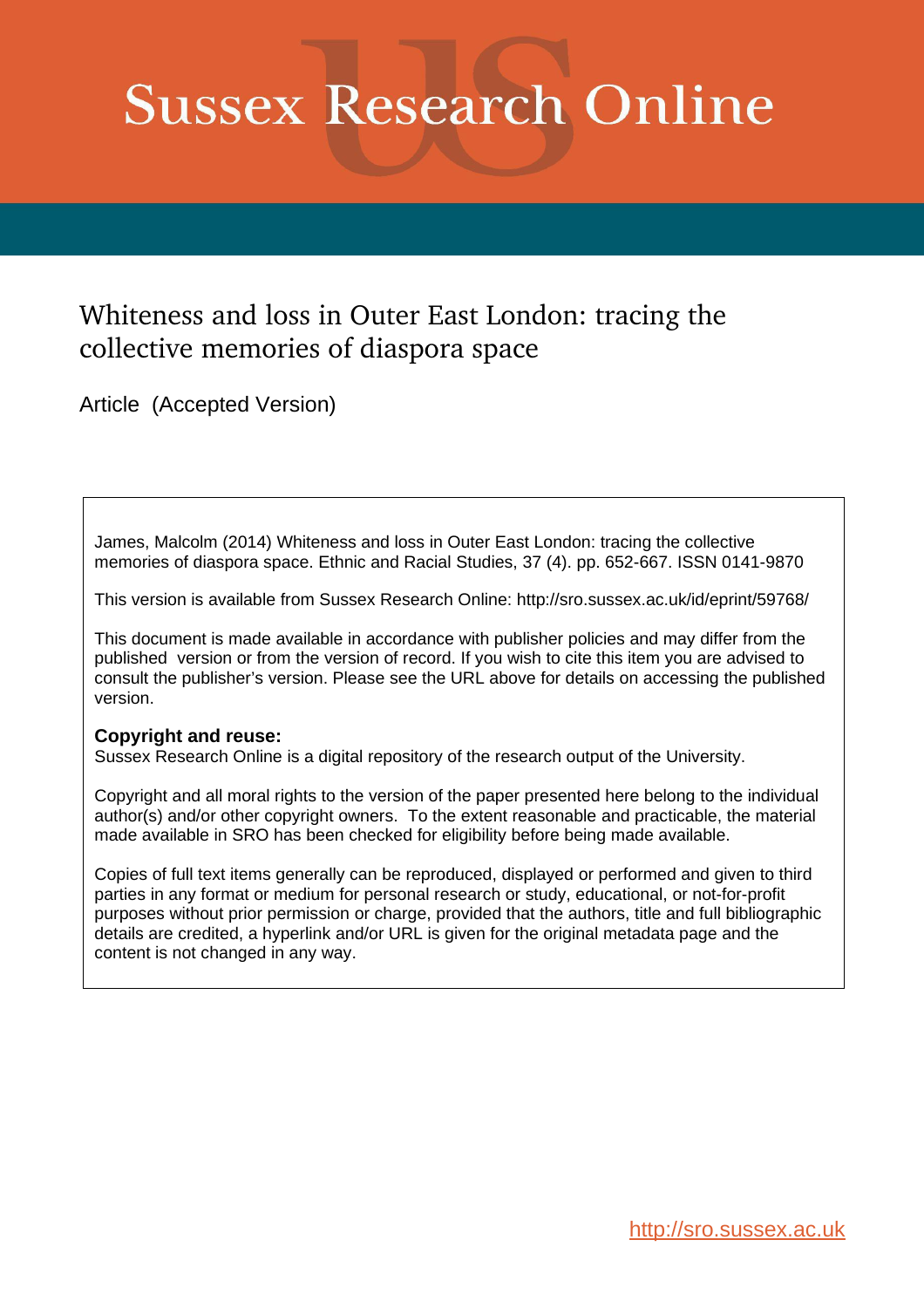## Whiteness and loss in Outer East London: tracing the collective memories of diaspora space

## Abstract'

This paper explores collective memory in Newham, East London. It addresses how remembering East London as the home of whiteness and traditional forms of community entails powerful forms of forgetting. Newham's formation through migration – its 'great time' – has ensured that myths of indigeneity and whiteness have never stood still. Through engaging with young people's and youth workers' memories practices, the paper explores how phantasms of whiteness and class loss are traced over, and how this tracing reveals ambivalence and porosity, at the same time as it highlights the continued allure of race. It explores how whiteness and class loss are appropriated across ethnic boundaries and how they are mobilized to produce new forms of racial hierarchy in a super-diverse place.

## Keywords

Whiteness, memory, becoming white, diaspora, East London, race

## Introduction

For two years, between 2008 and 2010, I worked as a youth worker at Leeside<sup>1</sup> youth club, London Borough of Newham, East London. Three times a week, I cycled over the River Lea leaving behind Canary Wharf's monuments to capitalist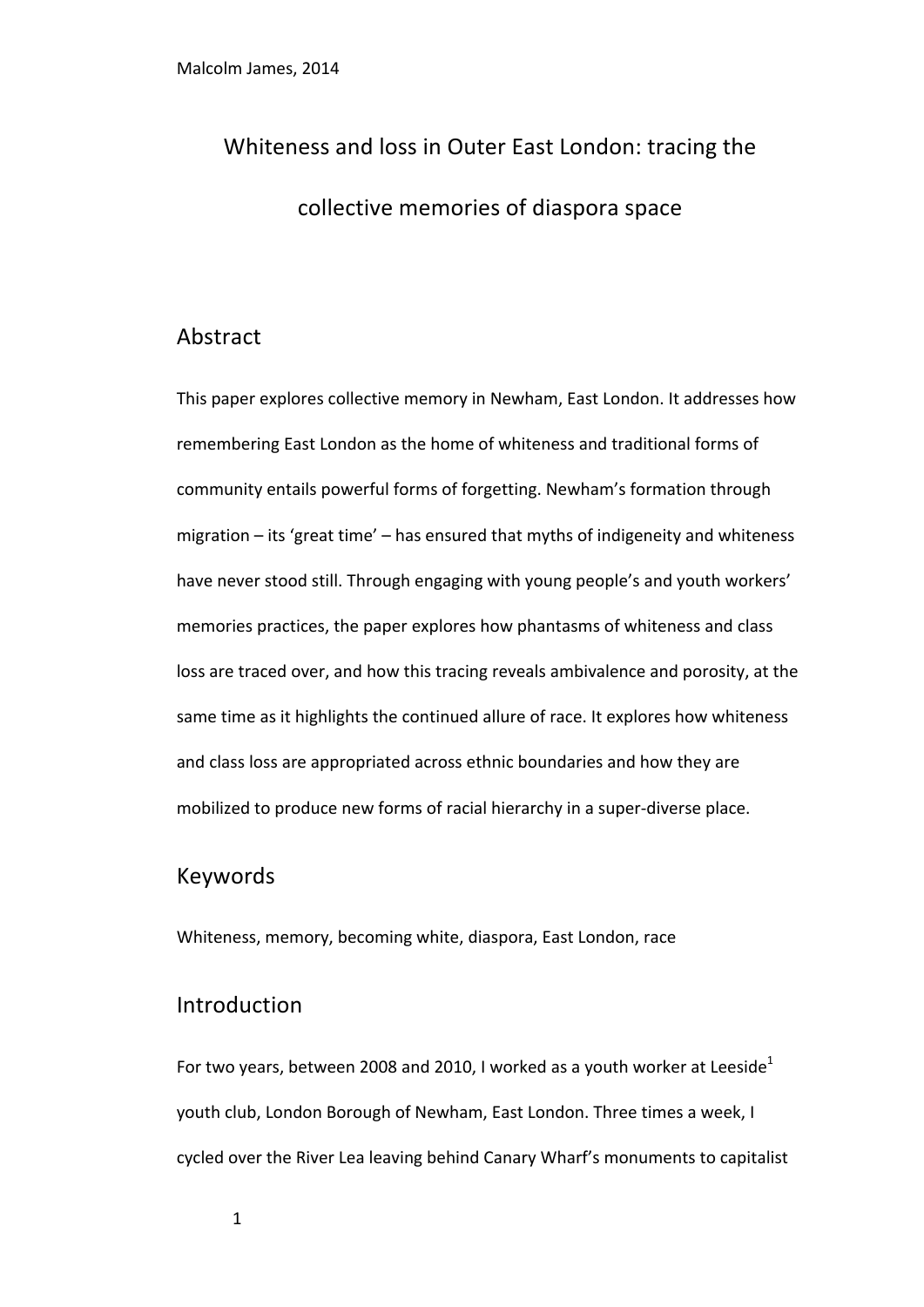wealth and entered a marginalized residential landscape that was once replete with its own symbols of iglobal power. For over a century, this crossing in its various forms has separated the inner-city from the fringe (Dickens 1857). From the bridge, to the north, I could see the Olympic development and the remnants of the industrial riverside; I could see the new dockland to the south; and, to the east a predominantly residential landscape smattered with high-rise blocks. At this intersection existed a fan of history produced through movement, dispersal and structural change.

Over the two years I worked in Newham, I learnt a lot about the memory practices of young people and youth workers at this intersection. I learnt about the various ways they re-articulated dominant forms of memory, and how they made and re-formed forgotten memories. I also learned about diaspora mnemonics, competing nostalgias of 'home' and anti-racist histories (Campaign Against Racism and Fascism and Newham Monitoring Project 1991). These loud and silent, shared and exclusive memory practices were all part, and always had been part, of the place I worked. However, despite these practices, East London's past is more commonly reified as the home of white Englishness.

This under-complicated view of East London has cast the white workingclass population as the bearers of a mythic past correlated with nationalist and far-right politics (Ware 2008). Based on ethnographic material collected during my time at Leeside youth club, this paper demonstrates how memory practices of white working-class youth workers and young people were more creative and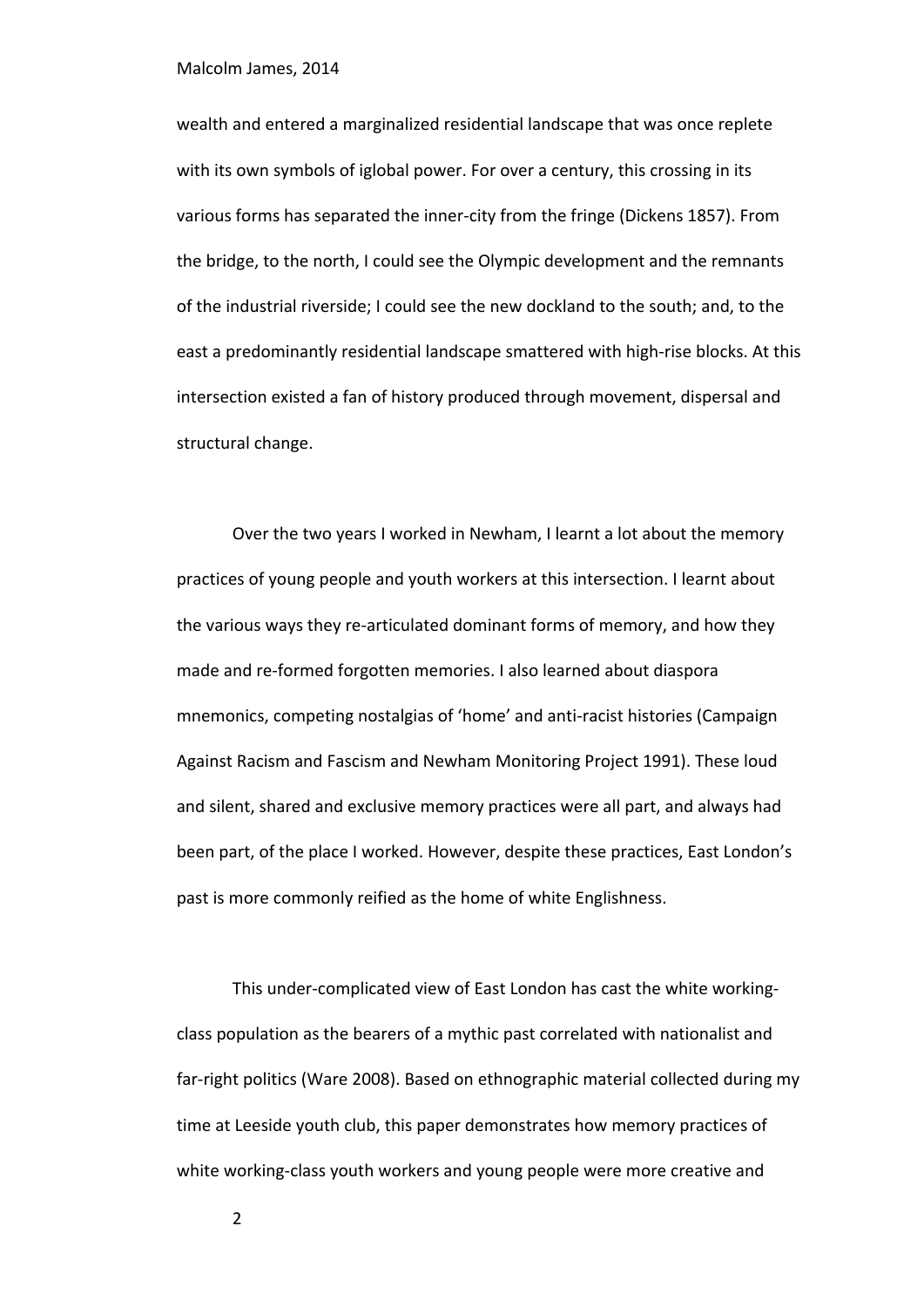ambivalent that this simplistic portrayal suggests. It explores how myths of whiteness were created and layered (through practices of 'tracing'); how young people 'became white'; and, how black and minority ethnic young people practiced white memories by defining their autochthonous claim to the soil (Geschiere 2009; Yuval-Davis 2012). The paper also addresses how these memories were co-produced by a white researcher from outside the area. Overall, through an engagement with collective memory practice, this paper explores how racial hierarchies are re-formed, and how the ambivalence and allure of whiteness and class loss co-exist in a 'super-diverse' place (Vertovec 2006).

The paper also develops understandings of 'becoming white'. In US accounts, 'becoming white' addresses the 'racial uplift' of migrant populations in post-slavery America (Jacobson 1998; Roediger 2007). Australian literature discussed the making of the 'real Australian' (Hage 1998). In Britain, 'becoming white' shares some of these tropes but is also contextually specific. British debates are concerned with ideas of 'dirty whiteness', relating to the not white enough character of Jewish and Irish immigrants, and Britain's working and informal labouring classes in the Victorian colonial period (Nayak 2003; Humphries 1981). It has also been'employed to explore how these dimensions intertwine in the locales of Newcastle (Nayak 2003), East Anglia (Rogaly 2011; Rogaly and Taylor 2009), Plymouth and Bristol (Garner 2010). This paper explores 'becoming white' in a very different context. It addresses the shifting allure of whiteness in a 'superdiverse' place.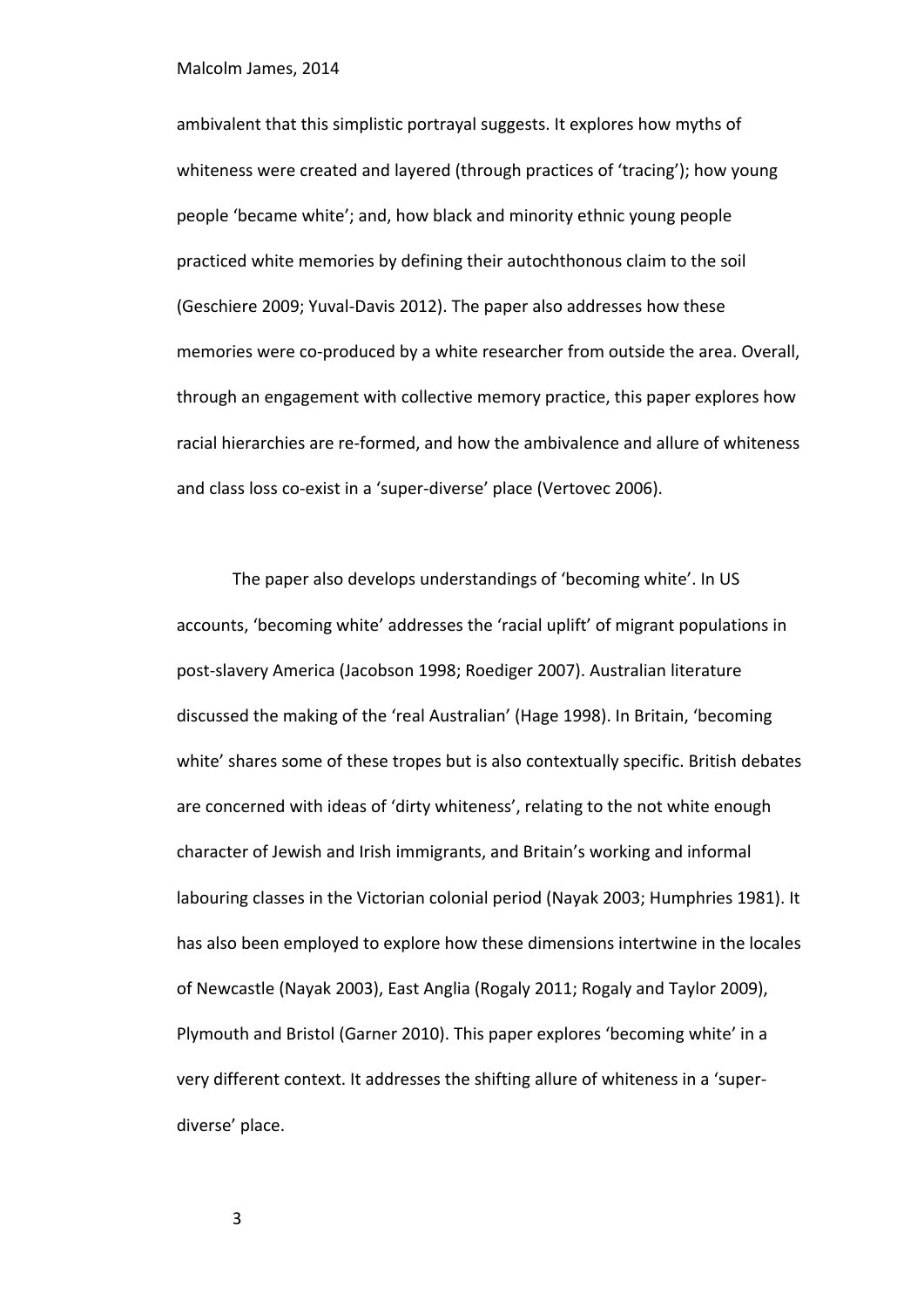This exploration is conducted in five sections. The first outlines the terms employed in the paper; the second provides a demographic history; the third addresses the ways East London is reified and conflated with whiteness; the fourth discusses youth workers' memory practices of whiteness and loss; and, the final section explores how these memories were traced by working-class young people of different migratory backgrounds.

## Memory as dialogic practice

This paper addresses the collective memory practices of diaspora space. However, before starting, it is helpful to briefly explain what is meant by these terms. Firstly, the notion of memory as a 'practice' focuses on the lived production of memory as opposed to memory as fact or essence – history. 'Memory practice' places the emphasis on creativity, process, the everyday and the plural (Billig 1995). Secondly, memory as 'collective practice' draws on the idea that memories are not only individual but also practiced by groups (Halbwachs 1992). This entails the recognition of both individual and collective memory not the substitution of one for the other (Ricœur 2004, p.122-123). Thirdly, 'diaspora memory' references the formation of the past through the trajectories and interactions of multiple 'homes'. These homes come together in spaces of migration like Newham (Brah) 1996). See also Ramírez in this volume.

It is also important to note that the view of collective memory taken in this paper is dialogic (Bakhtin 1986) rather than phenomenological. Phenomenological accounts hold subjective experience as primary (Halbwachs 1992; Ricœur 2004)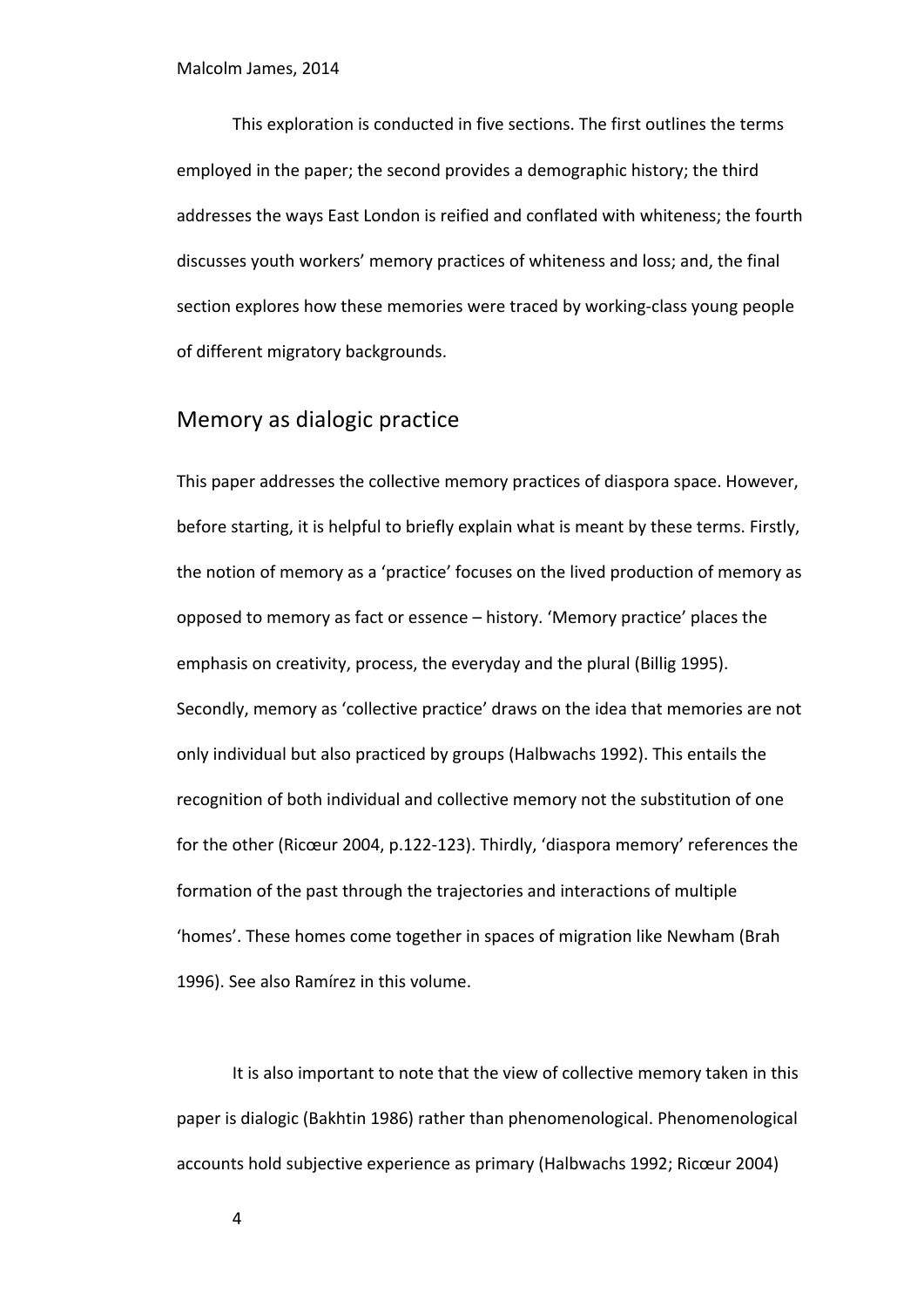and as such they occlude historic meaning in favour of the present. In the phenomenological model, the subjective experience becomes the bearer of all mnemonic truths. This leads to a tyranny of the present – the problem of 'small' time' (Bakhtin 1986). However, as identified by Benjamin through his metaphorical use of the 'fan of history' (1978), memory is not only a practice of the present. Rather, memories are folded one on top of the other into the collective memory space. In this process, some pasts are remembered, others forgotten, but none cease to exist. When people practice memory they 'trace' over history at the same time as they lay down new folds (Bennett 2005). The dialogic approach then allows for a framework in which memory practices over a much longer time frame can be explored.

## Demographic histories

Memory practices of whiteness and class loss are not generalizable but are particular to time, place and history. The part of Newham on which this paper is based was largely unpopulated marshland prior to the 1840s. However, from midnineteenth century, industry, housing and migration came to the area as part of London's rapid Victorian development (the fastest in the world at the time). Parish records show how the population grew from 18,870 people in 1851, to 300,860 in 1912. International and national migrant workers came, stayed and went, providing cheap labour for global capitalism, as they do today. By 1931, 62 per cent of the population had been born in the borough, 34 per cent were English but born outside the borough (rural-urban migration), and the remaining 4 per cent included Scots, Irish, Indians, Sri Lankans, Europeans (including Polish and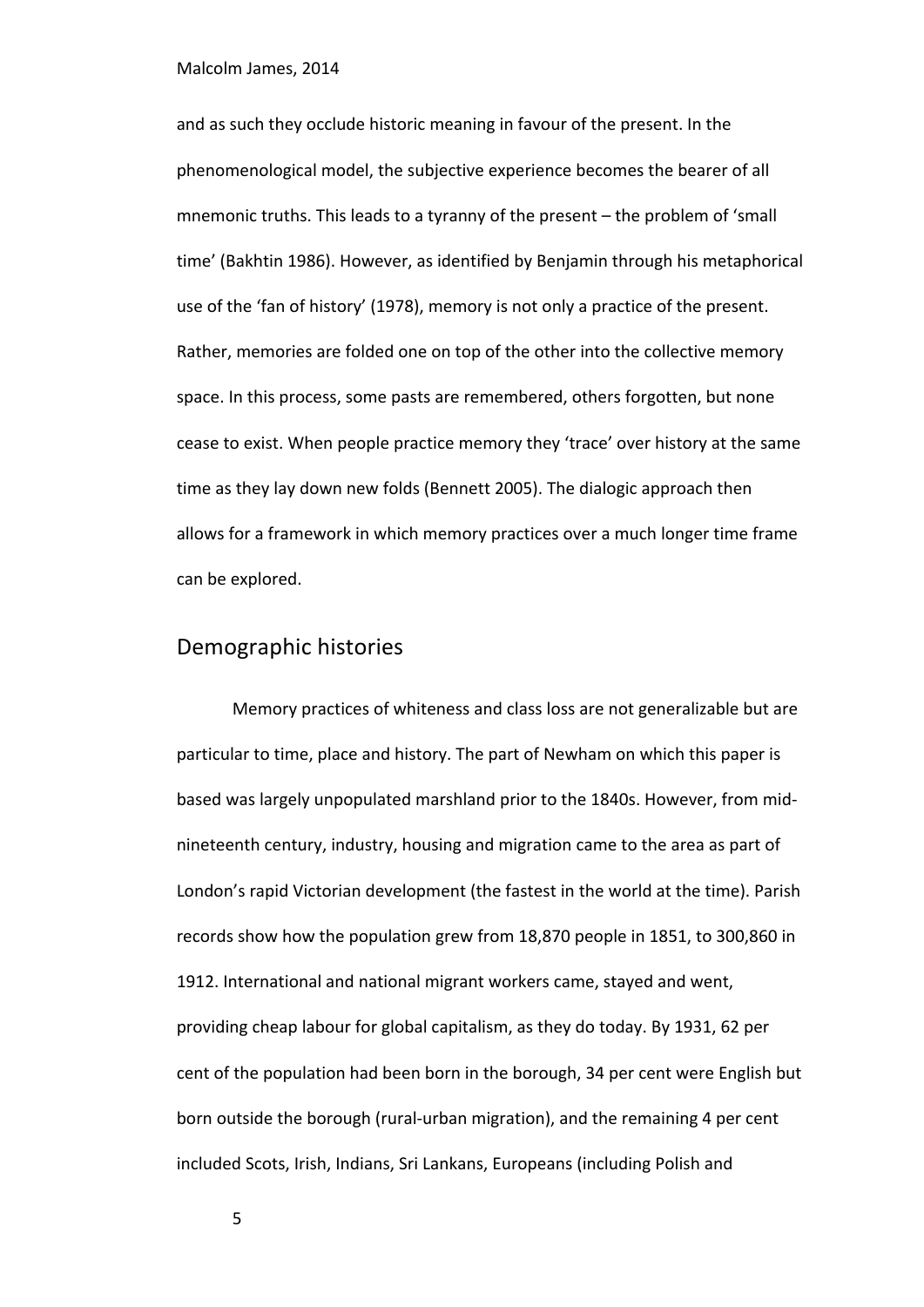Russians), Canadians, Caribbeans, Australians, Americans and Argentinians (HMSO) 1931). By this point, Newham also had the largest black community in London (Bloch 2002, p.13). The histories of the borough and the Coloured Men's Institute reveal the conviviality and 'mixing' of black, white and Asian populations in this period (Bell 2002; Sadler 1991; Visram 2001;1986;2010; Wemyss 2009;2008. See also Nancy Sharpe cited in Visram 2001).

From marshland to industrial and colonial hub of metropolitan strangers, World War Two brought heavy bombing. Many of the foreign seamen were evacuated and didn't return (Bloch 2002, p.14). From 1960s onwards, the oral histories of Green Street document the arrival of Asians and Caribbean migrants to the borough (Bell and Garfield 2002). By 1981 out of approximately 210,000 residents, 26.6 per cent had been born in the 'New Commonwealth and Pakistan' and 2 per cent had been born in the rest of the world (ONS 1981). By 2001, Newham has the largest proportion of non-white ethnic groups in the country (61) per cent) (ONS 2001). 23 per cent of children and young people (aged 0-19) living in Newham were 'White British' and 77 per cent were from Black and Minority Ethnic groups (LBN 2010a). Of this 77 per cent, the vast majority were born in the UK (87 per cent) with only 6 per cent being born in Africa and 6 per cent in Asia (LBN 2006, p.5).

These histories of mixing, movement and migration were played out in different ways across the three youth clubs I worked at. For the most part, the young people I worked with had been born in East London. Of those born in East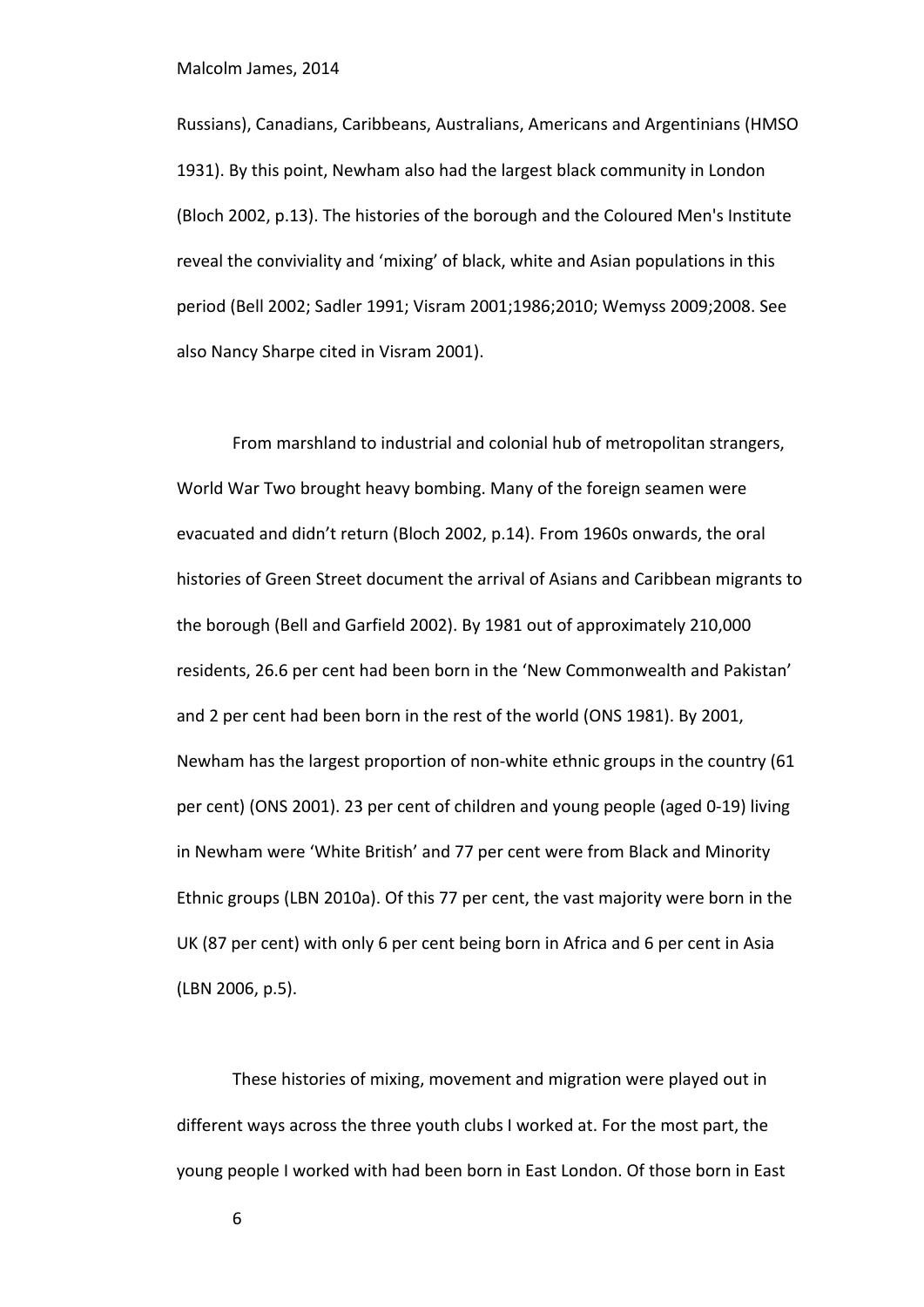London, many were 'mixed' and nearly all had histories of migration that took them outside East London to the English regions, to Irish Gipsy and British Romany populations, to Ireland and Scotland, to Greece, Colombia, the Democratic Republic of Congo, Nigeria, Somalia, Kenya, Albania, Romania, Lithuania, Poland, Latvia, France, Spain, Portugal, Jamaica, Barbados, Bangladesh, Pakistan, Afghanistan, and the list went on. Only a small minority were unaware of a family history outside East London.

## East London and the 'golden era' in popular culture

Popular fictions of Newham do not take these histories into account. Rather, literature, film, television documentaries and academic texts (all rooted in the post-war period) portray East London as the original home of whiteness, associated with community and working-class morality. These fictions meld together a white autochthony that extends from Bethnal Green in the East to Barking and Dagenham in the Far-East (see Jones in this volume). A subgenre of books dedicates itself to the resurrection of this selective memory (Gudge 2009; Hector 2010; McGrath 2002; O'Neill 1999; Worboyes 2007). In film, similar tales play out in *Krays* (Medak 1990) and *Lock Stock and Two Smoking Barrels* (Ritchie) 1998). Together, these narratives blend the Blitz with whiteness, 'pluck, luck and resilience' (Gilroy 2004, p.96) to reify an image of moral, traditional, white East London.

These memories are made sense of through the decline that followed. The memory of East London is whitened through forms of loss associated with non-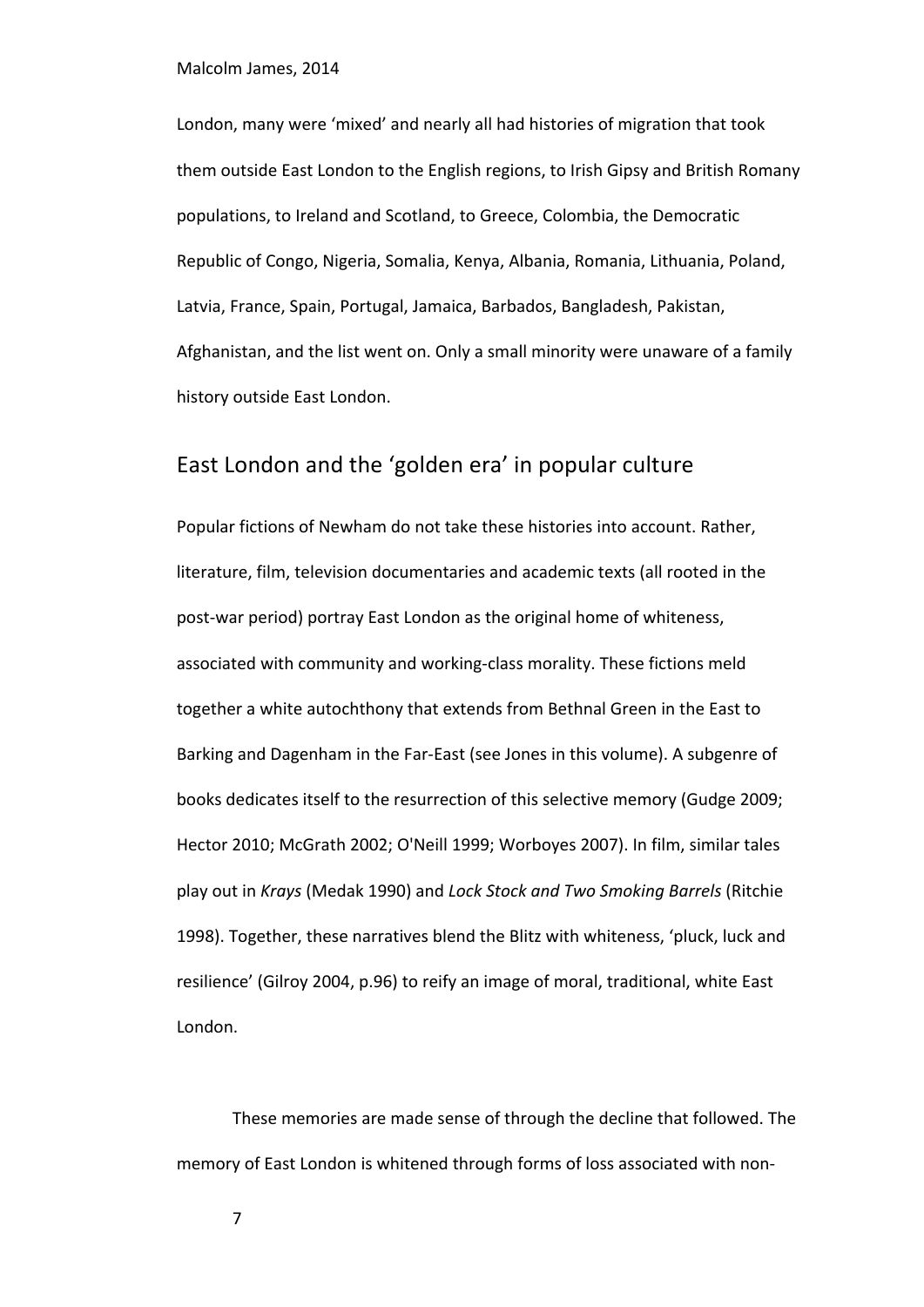white immigration. Accompanied by Britain's popular pre-Raphaelite English National Anthem, 'Jerusalem', the title sequence of the controversial BBC White Series (2008) depicted the blacking out of a white man's face with scripts from non-English languages – a reference the erasure of a white memory through nonwhite immigration. In this way, East London functions to mourn Britain's loss.

However, investment in melancholic whiteness has also been maintained through selective sociological record keeping. The New East End (Dench et al.) 2006) is well documented as providing an 'almost unqualified endorsement' (Farrar 2008) of 'indigenous' Eastenders' hostility to 'newcomers' (Alexander 2011, p.9). Other accounts on the area have focused on 'traditional' working-class practices written de facto as white (Hill 1976; Hobbs 1988). These accounts reject, through their retreat to racialized familiarity and intimacy, the urban as a space of strangers (Tonkiss 2006, p.26). They pay scant attention to the 150 years of migration that formed Newham. Raymond Williams has noted how nostalgias for Golden Eras recur through history to make moral judgements about perceived decline (1973). Located in the post-war conjuncture, these accounts are no different. They document the rise and decline of the post-war period dubbed the 'Golden Era' (Dench et al. 2006, p.18) or 'Classic Period' (Hobbs 2006, p.122), and in this way maintain the East End's place in post-war melancholy (Gilroy 2004).

Some works do, of course, address a history of migration in the area noting the 'imagined' existence of the white working-class community (Mumford and Power 2003; Foster 1999). While these texts pay attention to projections of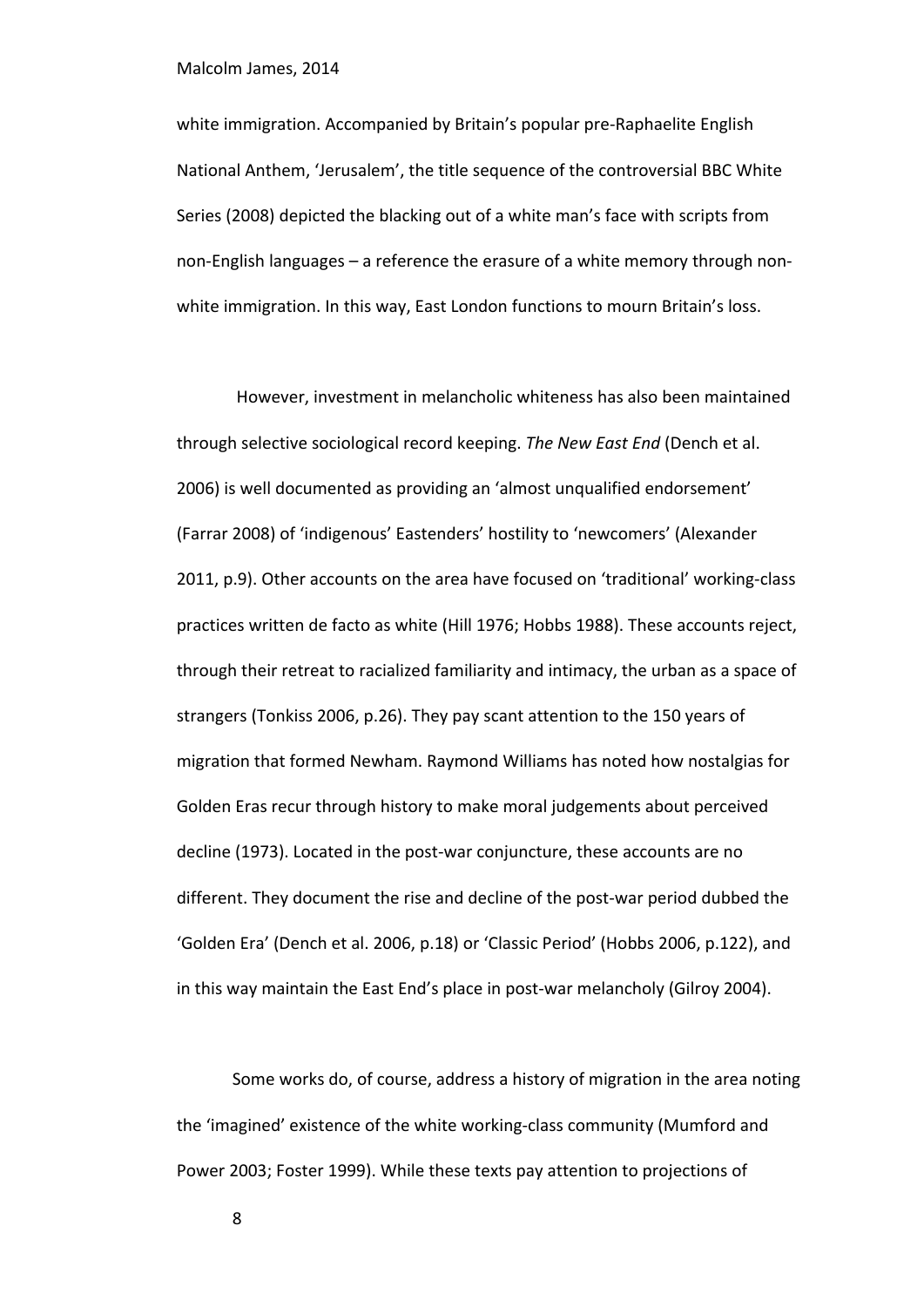whiteness, rather than accept as de facto its historic legitimacy in the area, they nonetheless fall short of understanding whiteness as a layered process of racialization that exists in 'great time'. Contested hierarchies of whiteness and its reformation through migration remain absent, again reifying whiteness and legitimising an a priori indigeneity.

## Youth workers tracing whiteness and loss

Having reviewed how whiteness and East London are conflated in popular culture and academia, the fourth part of the paper explores how youth workers' tracing of whiteness and loss revealed its porosity and allure, rather that its de facto existence.

As in popular culture, parents and youth workers who had grown up in post-war Newham relayed stories of the Golden Era. These were memories of full employment, national resilience and communal living, exhibited during and after the Second World War. Those that accessed these memories talked of the various' chemical'and'rag'striping'factories'that'existed, and'the'possibility'of'leaving'one' job at lunchtime and getting another by the end of the day. They told of close-knit families, and of aunties, grandparents, cousins and friends just around the corner. These scenes of kinship and work life were remembered as part of innocent childhoods pieced together into coherent narratives to make sense of uncertain presents. Holidays were in caravans on Canvey Island, children played knockdown ginger, hop scotch and two balls up the wall, TVs were just coming into the area, the doors were left open, crime was honest and the local mob would get you deals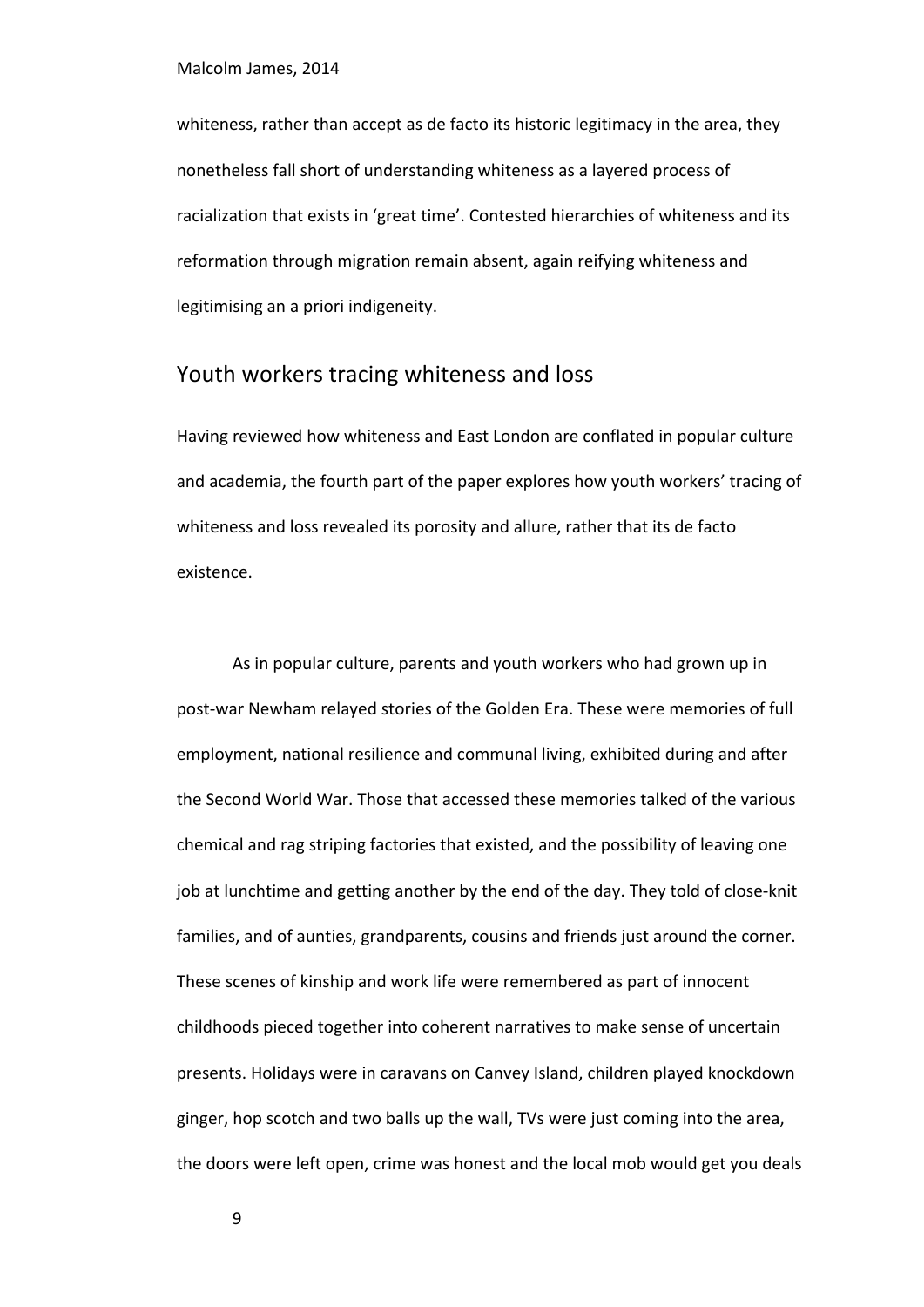on your Christmas presents just as long as you didn't 'shit down their street' (Tessa).'

Tessa, a female youth worker at Leeside, born and brought up around the Royal Docks, with a migratory history that took her to Scotland, explained how, at that time, everyone 'felt safe and secure'. The streets, the home, the workplace and the docks were the physical settings for her Golden Era. Highlights included England winning the 1966 World Cup, West Ham winning the 1966 FA Cup, painting everything 'claret and blue', the Silver Jubilee street party of 1977, and the 'bunting and flowers'. Again, these were not chronologically accurate but were 'splinters of messianic time' (Benjamin 1968) pieced together to make sense of the present.

Nostalgias for 'phantasms of home' (Boym 2001, p.13) were also made sense of in terms of the class loss that occurred after the end of the Golden Era. The 1960s onward saw the collapse of local industry and soaring unemployment. Lynn, a youth worker who had grown up in Leeside, and was from a Romany family, explained that while some from Newham had found jobs in different parts of the country, or through government schemes, many were left unable to feed their families. This dislocation was compounded by the effects of the slum clearance programme reinstated after the Second World War. Lynn told me how people left homes they had grown up in and moved to other parts of the borough to take advantage of new properties with indoor toilets, bathrooms, hot water and central heating. The result of these changes, she said, was the end of community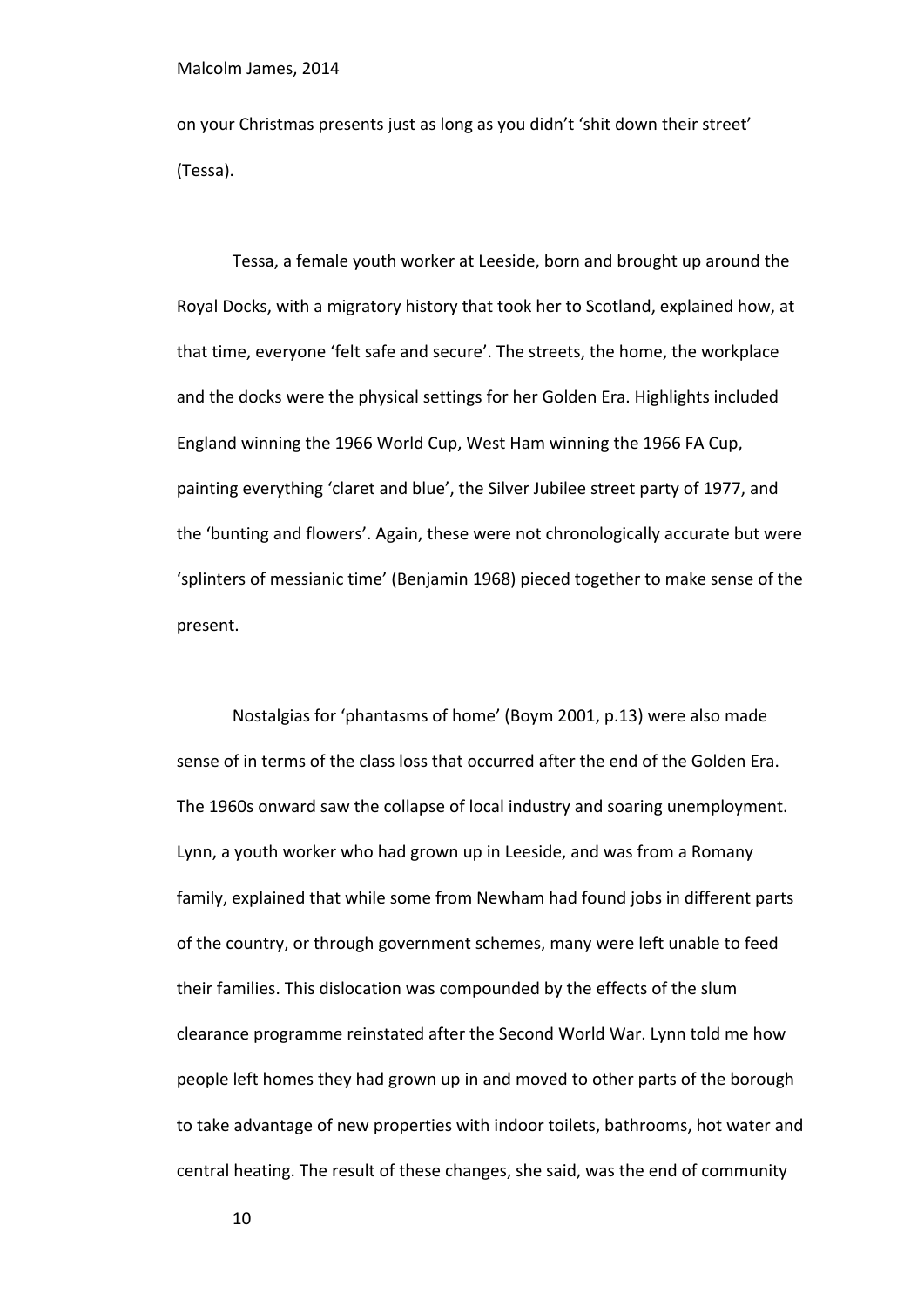spirit.

Although the locus of nostalgia for the Golden Era was remembered in terms of class loss, it was also remembered through loss associated with post-war immigration. The racialization of the immigrant as non-white, or in the case of Irish, Romany, Jews and Eastern Europeans, not white enough, developed alongside the whitening of those deemed indigenous to the area (see also Jones in this volume). In this way, immigration overlaid class loss and became a source of decline. Again, this was predicated on the fictional memory of a prior white terrain, and a rejection of the history of Newham as made through migration.

However, nostalgia for 'traditional' community and accompanying xenophobia was not the sole property of those who could lay claim to white belonging. Nostalgia and xenophobia were widely traced by people of various ethnicities and migratory trajectories. This is not to say the memory practices of black and Asian youth workers were the same as their white counterparts. They too mourned the loss of 'community', and the decline brought by immigration (particularly from Eastern Europe), but they did not mourn the loss of white community. The white community in Newham was a highly problematic place for many black and Asian youth workers. In the 1960s, black people living in the area had their windows put through, until they left. The descendants of the mob who gave out Christmas presents to lucky children were local National Front activists, and not so beneficent to young black and Asian kids. Through the 1980s and into the 1990s serious street level racism continued around Leeside.<sup>2</sup> Black and Asian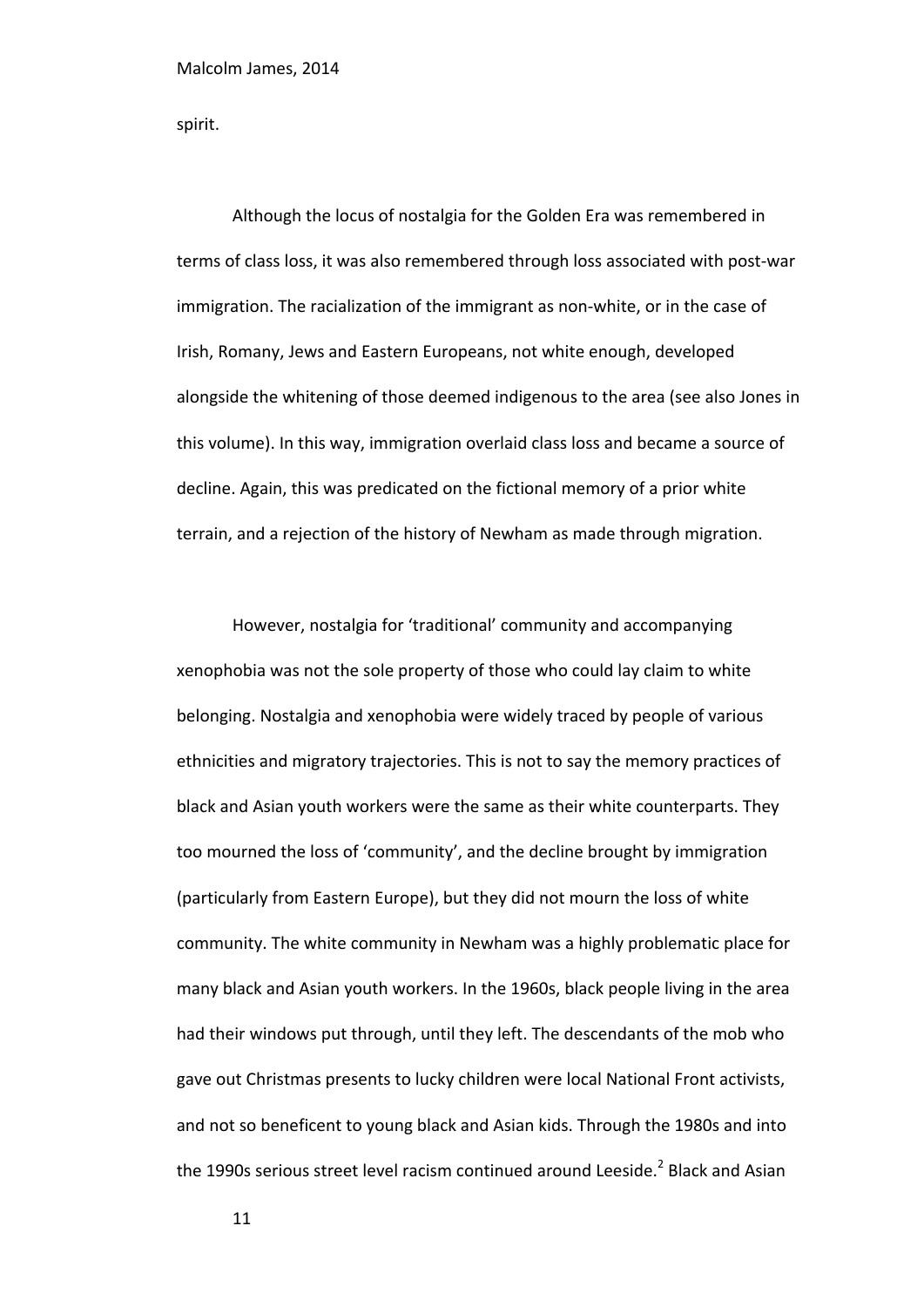youth workers commented on the area's reputation and the daily incidents of racist abuse they endured. Not only did these youth workers not mourn the loss of the white community, they also thought it a good thing that the most ardent racists had left the area to the hinterlands of Essex and Kent.

Nonetheless, youth workers and parents of various ethnic and migratory backgrounds did mourn the loss of 'community'. They too told tales of childhood, morality and simple pleasures. These childhoods had common features. Youth workers, some only in their twenties, with histories that connected Jamaica with Ireland, England and India, told me how there used to be more innocence and less crime, drugs and gangs. They told me how children played on the streets and doors were left open. They also associated loss with new immigrants – particularly Eastern Europeans. They identified immigration with cultural decay: alcoholism, violence, the problematic occupation of public space (drinking in the park, hanging out on street corners), black market business practices, gangs and the lack of street safety. These ideas were further played out through discussions about welfare shortages and a lack of jobs for young people. One youth worker, who arrived in the UK from Guyana forty years ago, thought that new migrants hadn't been in the country long enough to start taking the 'food out of the mouths' of British people. In this way, the incompatibility of the old nation with new people was retraced and maintained across ethnic boundaries. In this way, the cycle of violence was continued  $-$  the exclusions and historic de-legitimizations enacted in the past were retraced for the present.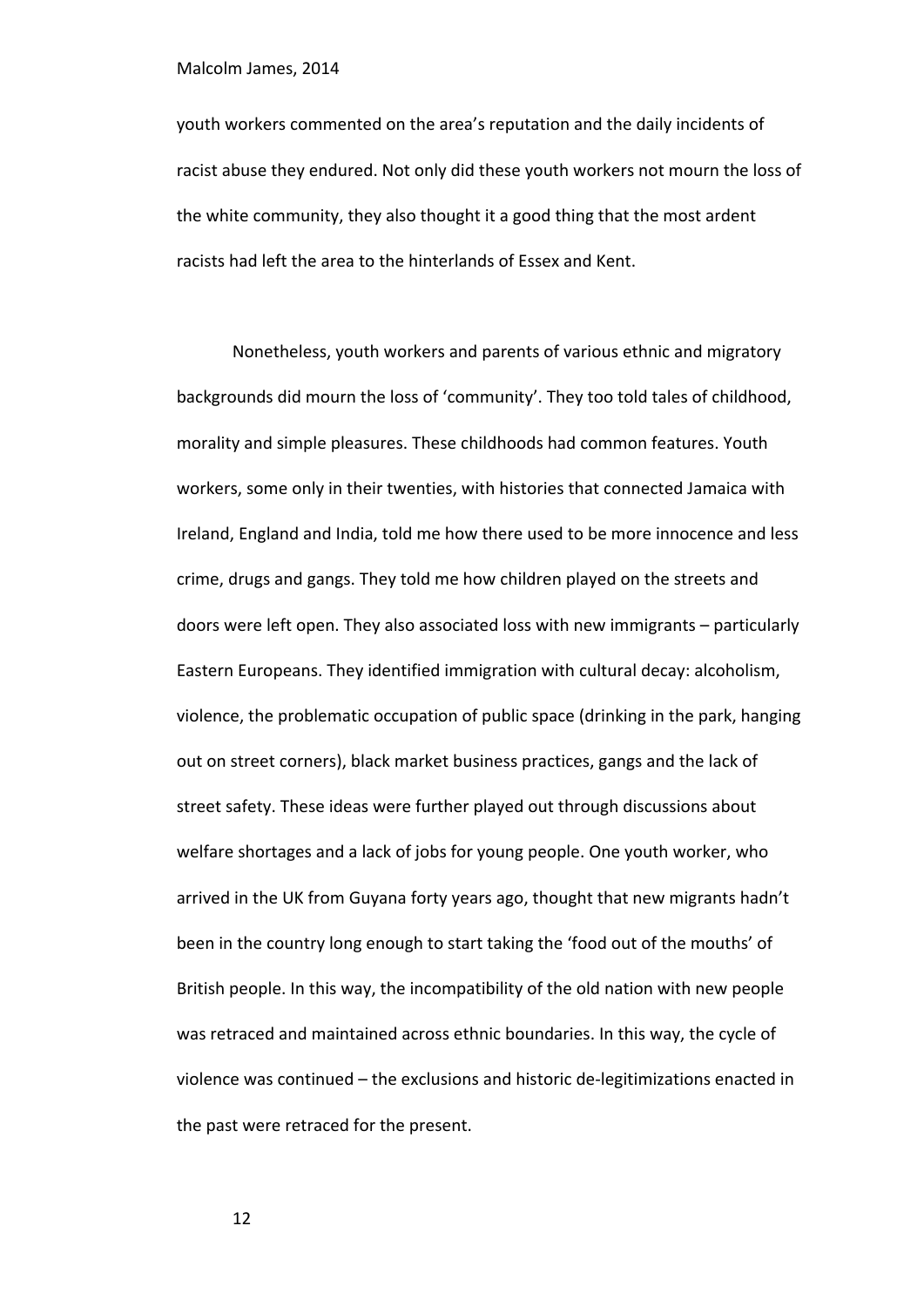The breakdown in these Golden Era notions of community was verified by the fact that people 'kept to their own', or didn't 'talk over the garden fence' anymore. Youth workers regularly commented on the loss of community and attributed it to the rise of consumer capitalism and individualism. However, the problem of 'people-keeping-to-their-own' was also used to identify the problematic memory practices of Asian communities. Perceptions of strong cultural memory among Asian communities were written over structural uncertainty and changing forms of social interaction. These memories were fetishized and envied for maintaining the close-knit community that the English could not redeem. For those who invested in St George's Day as a crumbling bastion of a purer past, the celebration of Eid and Diwali were symbols of this. The liberal middle-class rejection of St George's Day – 'political correctness gone mad' (pers. comm.) – then fed back into this racialized memoryscape, making nostalgia for the Golden Era all the more painful.

The dialogic formation of immigration and class loss, and its mutability across racial boundaries, was vividly demonstrated one evening at Leeside. Three youth workers: Neil, a first generation New Zealander who had lived in the borough for about twenty years; Jay, a second generation Indian born and brought up in the area; and Tessa, a third generation Scot, also born and raised in Newham, stood with me in the kitchen making a cup of tea. I am white was brought up in Hertfordshire, live in North London and have migratory history that connects South Wales to Bristol and South West London. The topic of conversation was the decline of East London community. The loss of community spirit was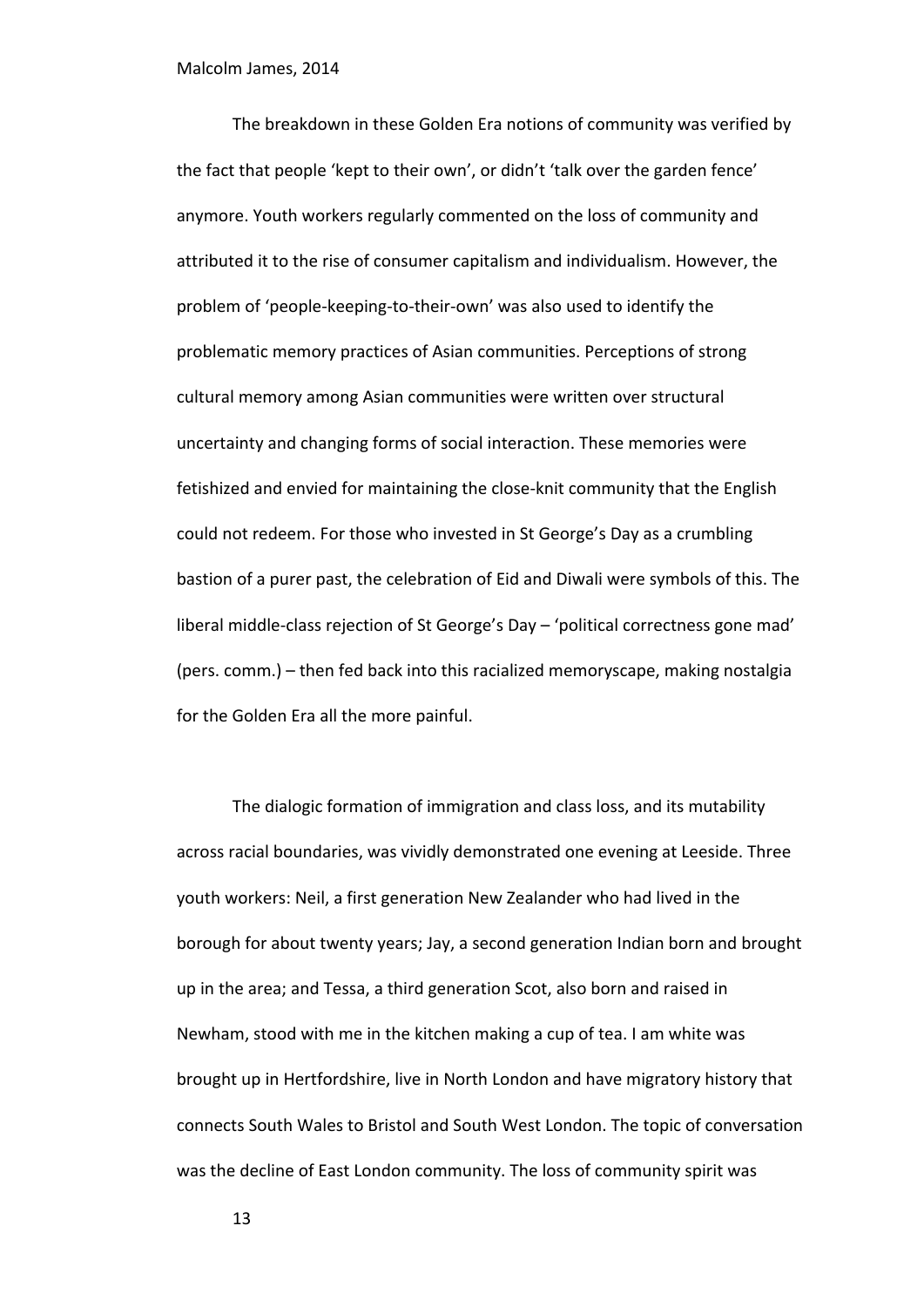lamented and they concluded that it was unlikely to return while people didn't speak English or know English history. They all blamed the Indians and Pakistanis for the language and cited a Polish worker on the second charge. He had apparently claimed that Henry VIII had killed the Pope. Sifting between World War Two and William the Conqueror, we all clutched for fragments of GCSE history, but it turned out that none of us had an accurate account of those events in the 1530s. Anyway, it didn't matter, and as they were concluding that it was a good thing they were all really accepting of difference, Neil said, 'shhh! Ed's mum is coming'. Ed's mum was black and everyone was quiet.

The conversation demonstrated the plurality of memory practices associated with whiteness and loss. The three youth workers of different migratory histories and different embodied experiences were able to collectively lament the decline of community located in the Golden Era. They did so with recourse to local stereotypes about Indians and Pakistanis that they linked to the newer violation presented by the figure of the Polish worker – who was seen simultaneously as an illegitimate presence and a threat to British 'history'. We were all accorded access to this conversation through our connection to Newham's past. As a new arrival in the borough my white skin and its relation to the melancholic nation gave me this dubious privilege. However, Jay's brown skin was notably not an inhibitor to this discussion. While he did not celebrate the same idea of white community, he was still able to access and use memories of whiteness to make his own claims for historical belonging.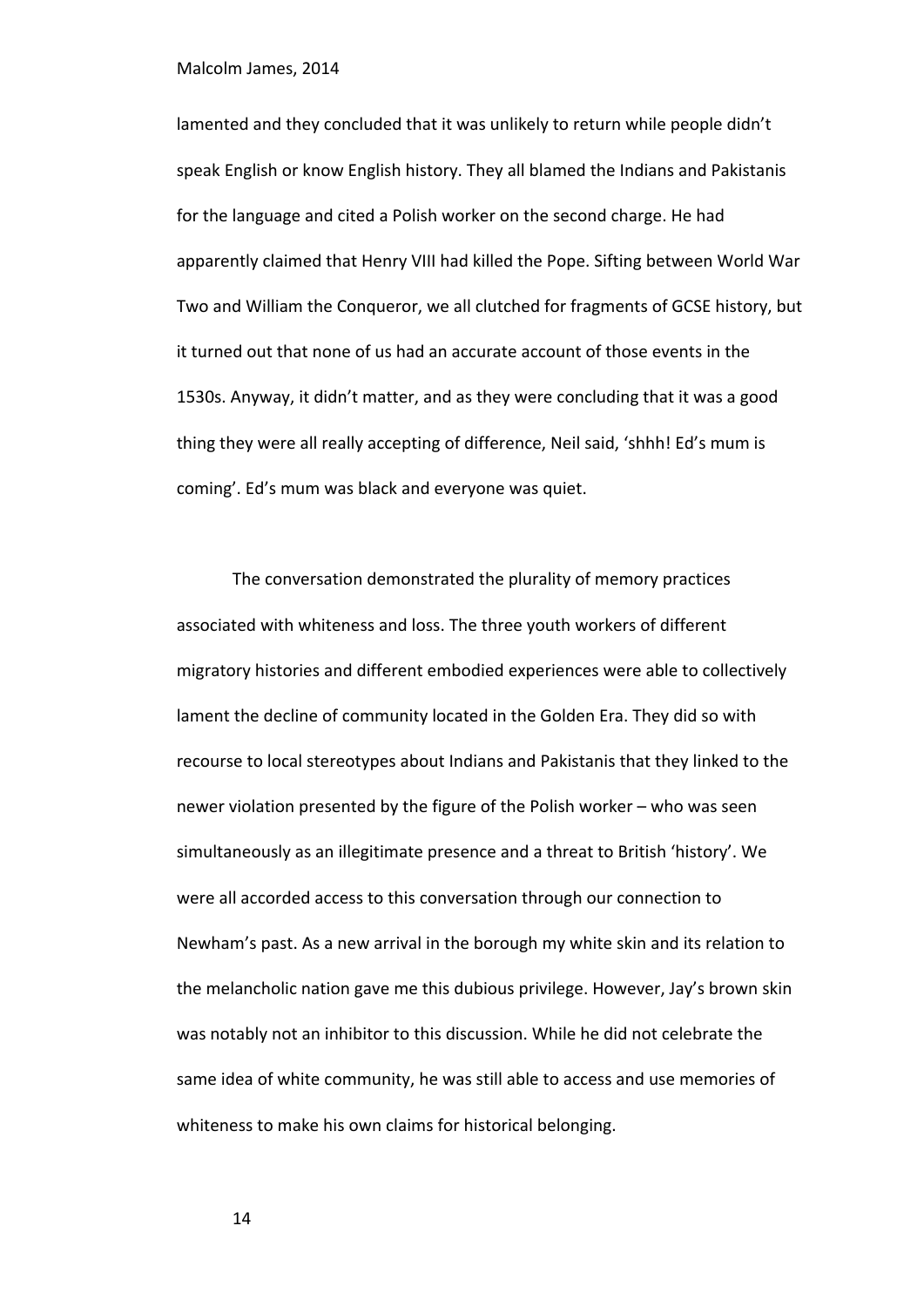The different exclusions entailed in their discussion became apparent with the physical presence of Ed's mother's black body. Ed's mother's body, brought into relief the varying kinds of historic legitimacy enjoyed by Polish, English, Welsh, Scottish, New Zealander, Indian, and black Caribbean migrants in the area. While we all had access to white memories, the ways that we accessed them depended on our bodies, on the collectivity of the lament, and on the presence of 'others'.

## Young people tracing whiteness and loss

My original interest in dialogic memory practices and their challenge to the popular fictions of the white East End did not start with youth workers but with young people at Leeside youth club. This final section of the paper explores how predominantly working-class young people at Leeside youth club traced whiteness in a 'super-diverse' place. The idea for this paper began while I was observing young people's rituals for St George's Day at Leeside youth club. At the time, I assumed that because the area was 'super-diverse', there would be little, if any, interest in the occasion. However, this was not the case. Many young people at Leeside participated in the rituals of the day. And these rituals provided them with an official language with which to trace their own versions of whiteness and class loss.

In the run-up to St George's Day the youth club had been decorated in the colours of the St George flag. Fifty children and young people of various national, ethnic and linguistic trajectories sat around the craft tables making a selection of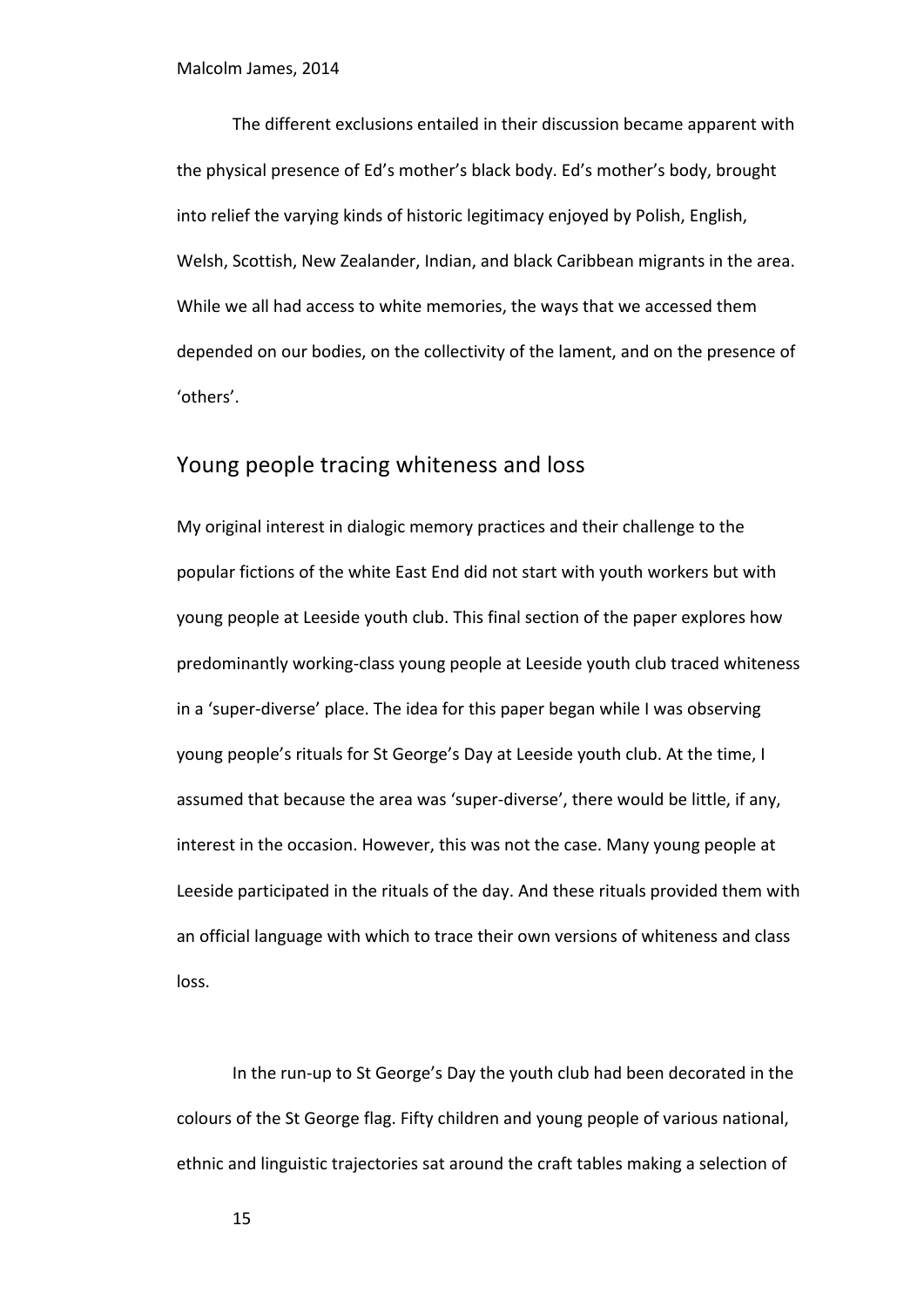red and white objects. This was the after school group rather than the whiter youth group I worked with. Tessa (who we have met before) was making a red and white hat for Lynn (who we have also met) to wear when she called bingo at a local Working Men's Club. Kylie, eighteen, sat down with me on the sofa to watch what was going on. I asked her what she thought and she told me the rituals were important. 'They have their day, so we are going to have ours,' she said. For her, celebrating St George's day was a form of protest against the cultural erasure she associated with multiculturalism. Indeed, the displays of red and white that coloured the youth club lent to the same conclusion. Tessa and Lynn were making a statement that Leeside remembered England. The ambiguity laid in the openness of this exclusive commemoration – two women of Romany and Scottish heritage facilitating the enthusiastic gluing together of red and white flowers by tables of multi-ethnic children.

However, while these two events pointed back to the Golden Era and demonstrated the tracing of whiteness and loss in a super-diverse place, they also left a lot of questions unanswered. Over my two-years at Leeside youth club, the ambiguity of these rituals, and what they meant to young people, was filled in by everyday memory practices.

Kylie, Molly, Dawn, Samantha and Josie were aged between sixteen and eighteen. They had been born in the borough, were white, working-class and had parents, grandparents and great grandparents with migratory histories that connected Greece, Ireland, Bethnal Green and the Romany population. Kylie and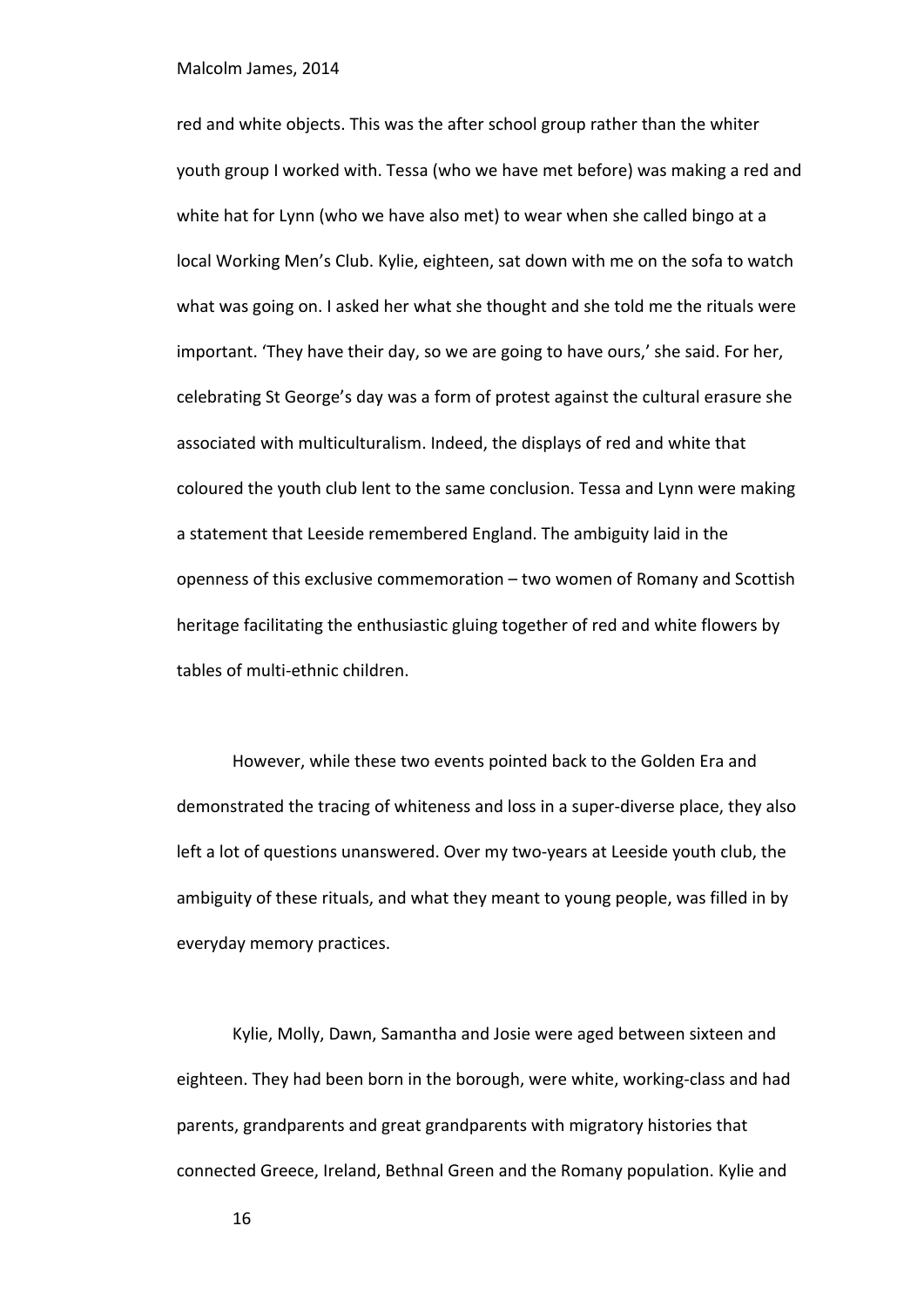Molly were friends and so were Dawn, Samantha and Josie. Dawn and Samantha had achieved some grade C's at GCSE and the others had fared less well. Samantha was going to do fine art at university, and the rest moved between unemployment and further education courses. Molly, Dawn and Josie wanted jobs but along with 53.9 per cent of young people in the borough aged sixteen to twenty-four they were struggling to find work (LBN 2010b, p.44). Aside from Kylie and Molly, the young women were living with their parents or guardians. In addition to worries about employment and problems getting housed they had concerns about crime, and perceived the area to be in social and economic decline.

Like the accounts presented above, these young women used memory practices to make sense of class loss they equated with immigration.

Me: What do you think about migration in this area? Is there a lot? […]

Dawn: Lately it's been getting worse

Me: Like what? What's worse?

Josie: More cultures are coming and they're taking all the jobs.

Samantha: More Russians.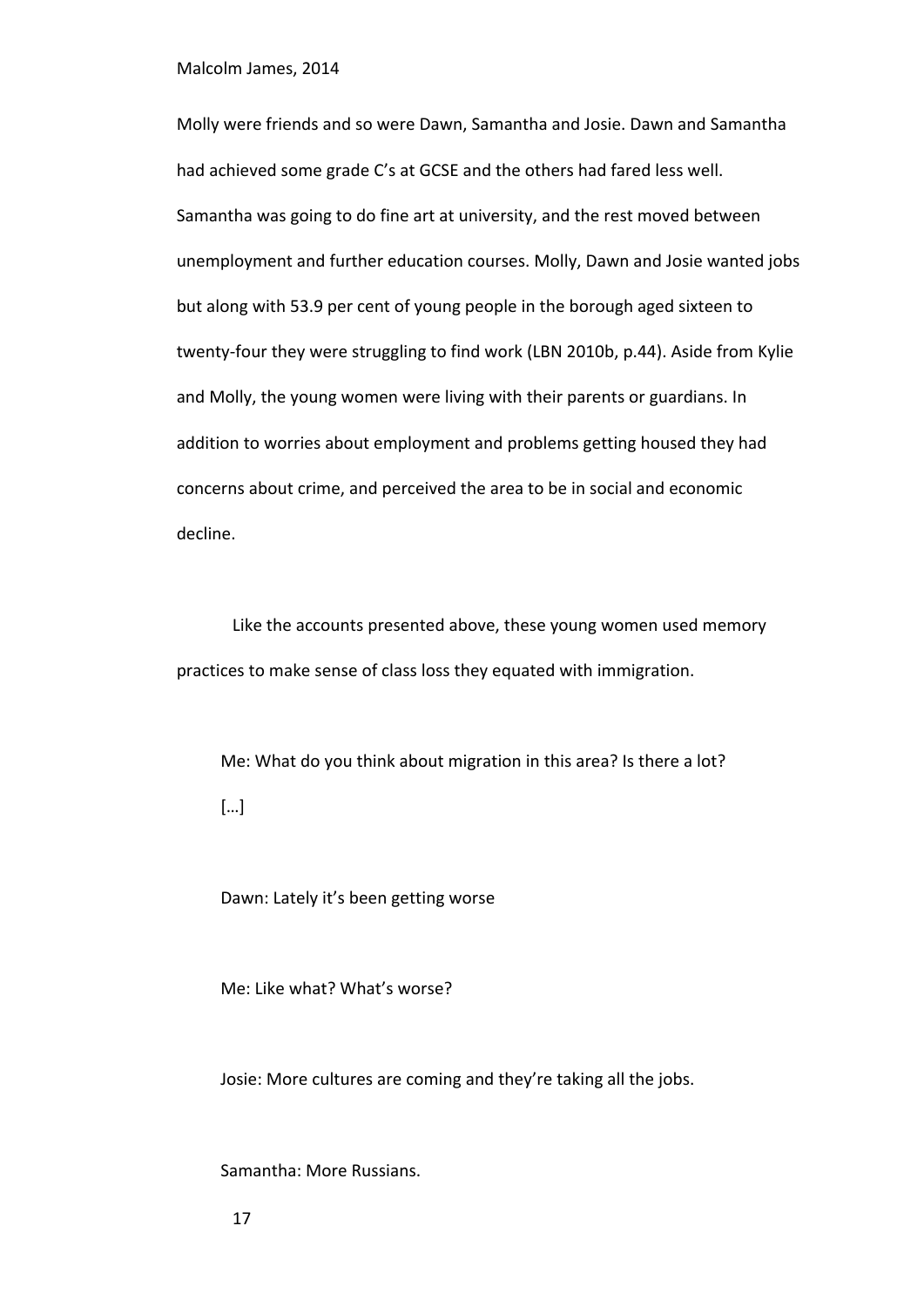Me: More what?

Josie: More, Russians and Lithuanians and that; foreigners.

[…]

Me: Didn't it used to be like that?

Dawn: No.

Josie: Not as bad.

Samantha: When my dad grew up round here it wasn't. It used to be all one. I don't really mind but sometimes I do.

Me: Because of what?

Dawn: Crime has gone up.

Samantha: Yeah.

Josie: Crime has gone up a lot [pause]. That's like boys round here anyway.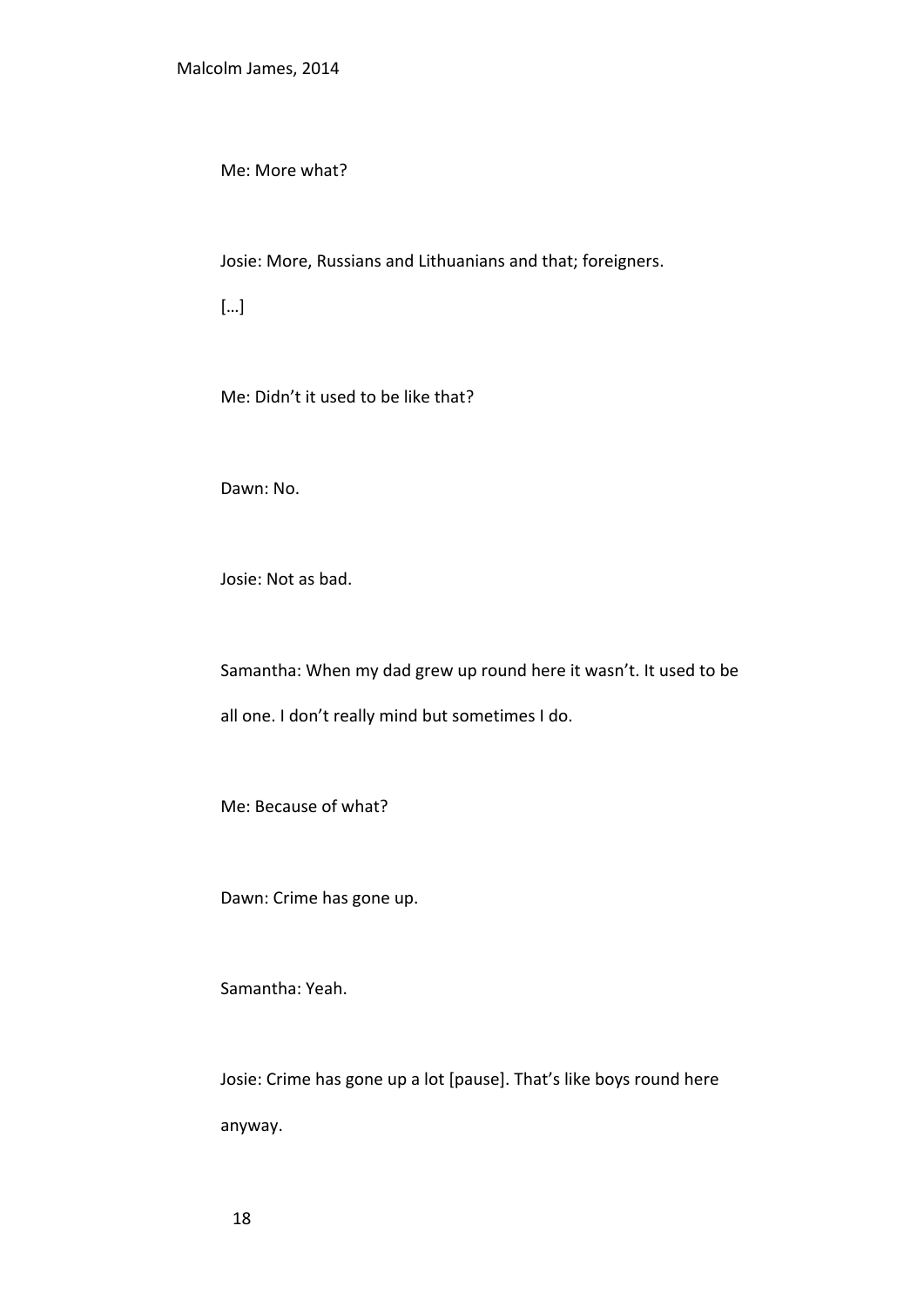Samantha: No... Yeah, there's a police thing on black crime, just on black crime only, so it must be affecting.

In another interview, Molly and Kylie provided a similar analysis:

Molly: Another thing that has annoyed me, right. As I said, I got kicked out by my mum and dad and as I said I am living in a B&B. Someone comes over from Lithuania, Poland...

Kylie: ...they get a flat straight away.

Molly: ...anywhere. They come over with their black bags and they're in a flat within two weeks. Why has it taken me so long? Because all of the people who come over from their countries get the flat and stops me from getting the flat. And I think they should prioritize. The people that lives in this country, the people that are born in this country should be prioritized before the people that come over.

Through these analyses the young women traced memories of loss, and as with the previous examples presented in this paper, they did so with reference to the figure of the immigrant. Samantha makes direct reference to this historically layered practice. Tracing the memories of her father, she says: 'When my dad grew up round here [crime, unemployment and immigration] wasn't [so bad]. It used to be all one.' In this way, Samantha shows how her father's memory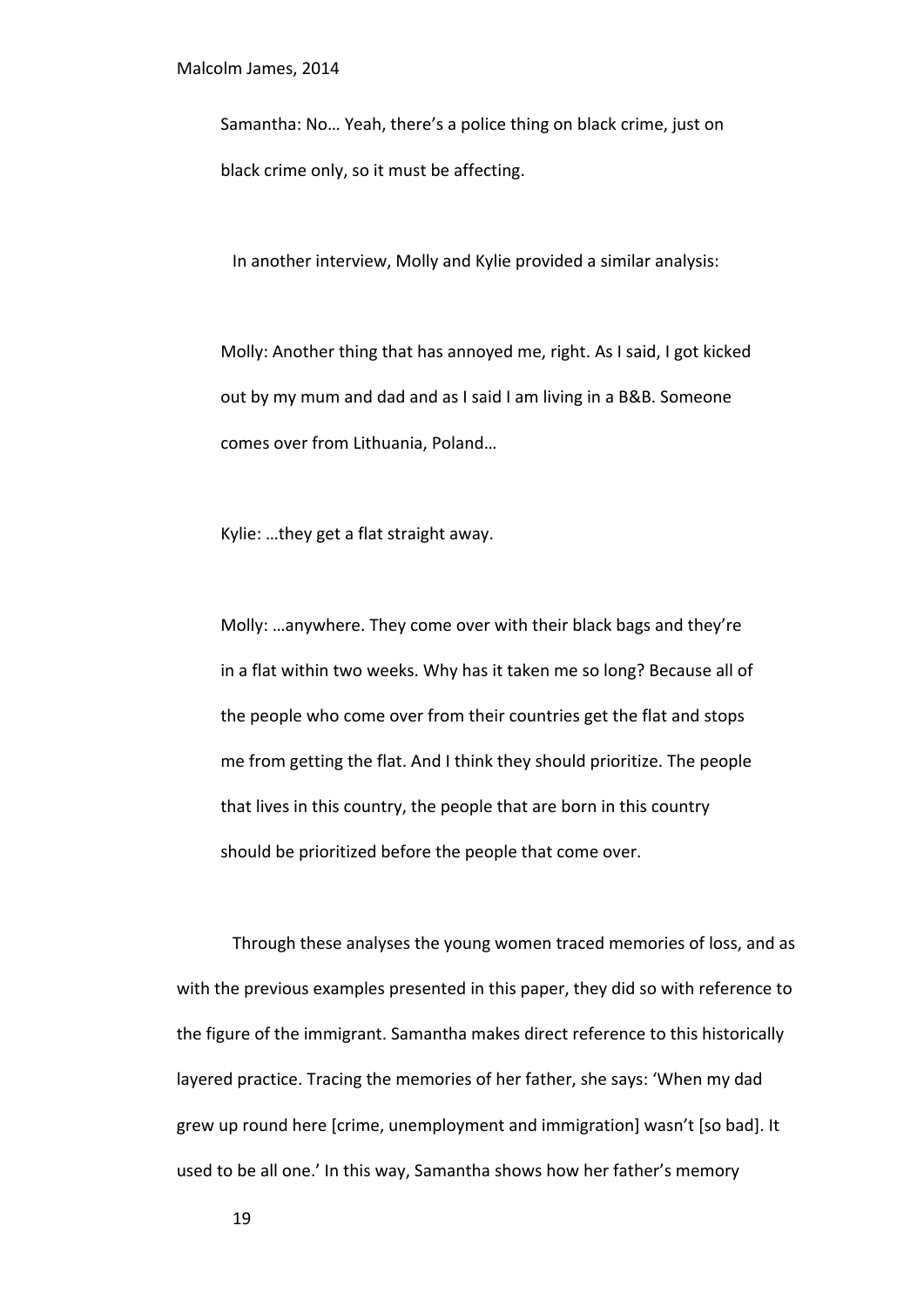practices'of'class'loss'and'whiteness'are'being'traced'to'make'sense'of'her'present' situation.<sup>3</sup>

The young women also acknowledged the shifting parameters of whiteness in Outer East London. Molly and Kylie are careful to distinguish between those 'born in this country' and 'people that come over'. In this way, they exclude the immigrant while they acknowledge that nostalgias for the Golden Era are not only available to those with white bodies. However, while the young women acknowledge the mutability of memory practices, within xenophobic parameters, they also demonstrate how these are constrained by older forms of racism. Their largely xenophobic narratives trace older racial tropes. Section four discussed how the body of Ed's mother drew attention to the different embodied locations from which claims to white memory were possible. Above also, Samantha, Dawn and Josie end their discussion of loss and immigration with a statement that takes them back to the young black male as a figure of loss associated with post-war moral panics and social decay.

These memory practices were also negotiated alongside the young women's own migratory histories. They were the children, grandchildren and great grandchildren of migrants. That is, while the young women were negotiating 'becoming white', previous generations of their own families may not have been white enough. Indeed, they acknowledged how some members of their families had different claims to local belonging than themselves. Molly explained how her mother was Greek and how they had a Greek uncle living with them that didn't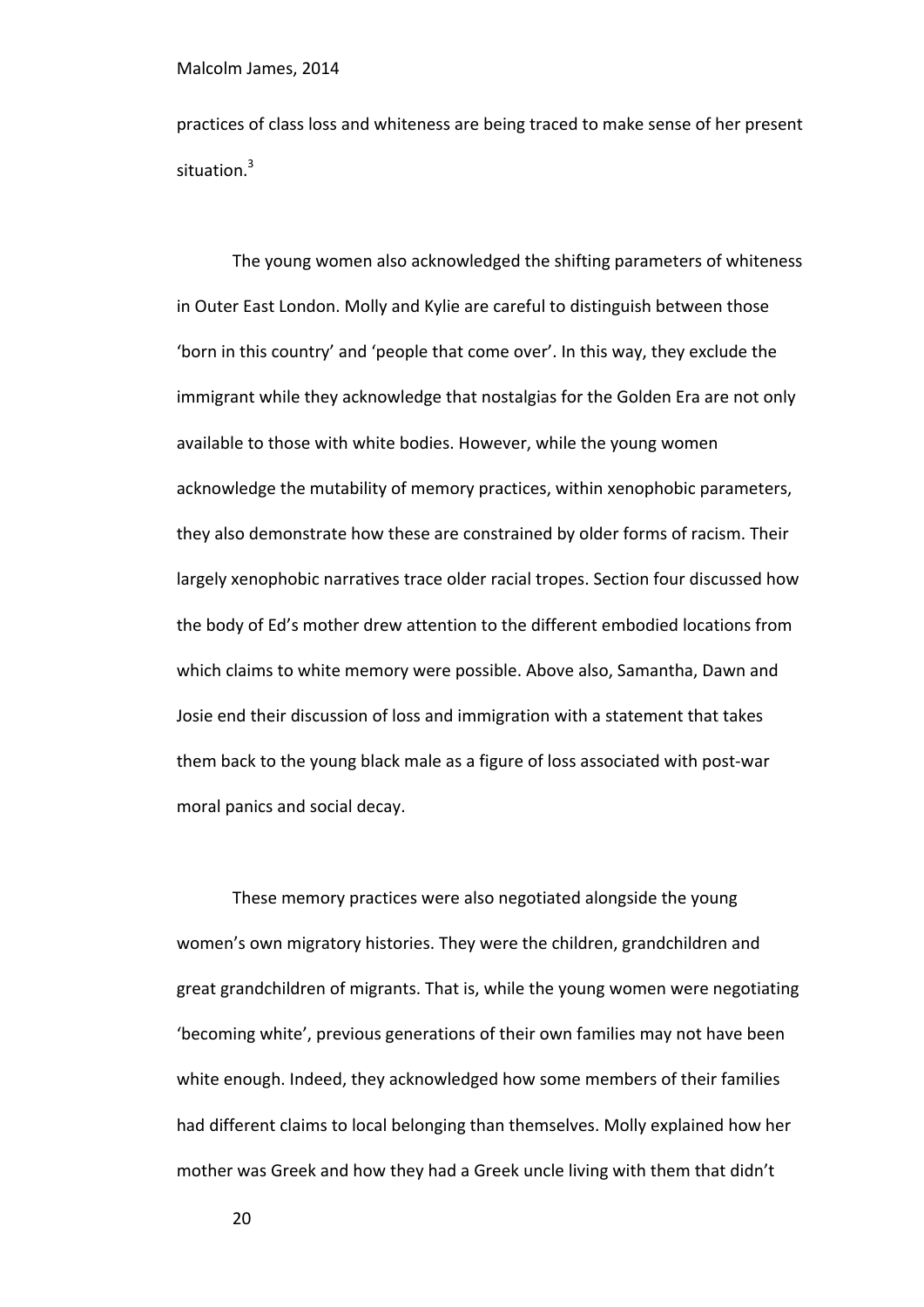speak much English. She said he was 'so Greek' he was 'basically black'. She meant that while she was white and belonged, her uncle didn't because he was not white enough. In this case, his darker skin and inability to speak English denied him access, in her eyes, to Newham's past.

However, while her uncle made clear Molly's contested familial access to local forms of white belonging, he did not subvert her claim to the Golden Era. In fact, it was through the presence of her uncle that she negotiated her own place in Newham's popular history. It was through his abandonment that she became white. As with the figure of Ed's mum, and the criminal youth evoked by Samantha, blackness was used to code the absence of authentic belonging. This demonstrated how black and white were traced signifiers of abandonment and belonging in a 'super-diverse' place.

This articulation of whiteness was also classed. Becoming white enabled Molly to blame those not white enough for the economic and social hardships she dealt with. Whiteness and Greekness in this sense, had a very different meaning to the kinds of ethnic identity mobilized by the middle-class children discussed by Reay et al. (2007. See also Kulz in this volume). Molly's tracing of whiteness was a means by which she could explain herself in a history of class loss and local belonging. This, then, was a self-conscious whiteness rather than middle-class white blindness. Likewise, Greekness was not available to Molly as a form of middle-class multicultural capital, rather it was whiteness that provided her with mobility.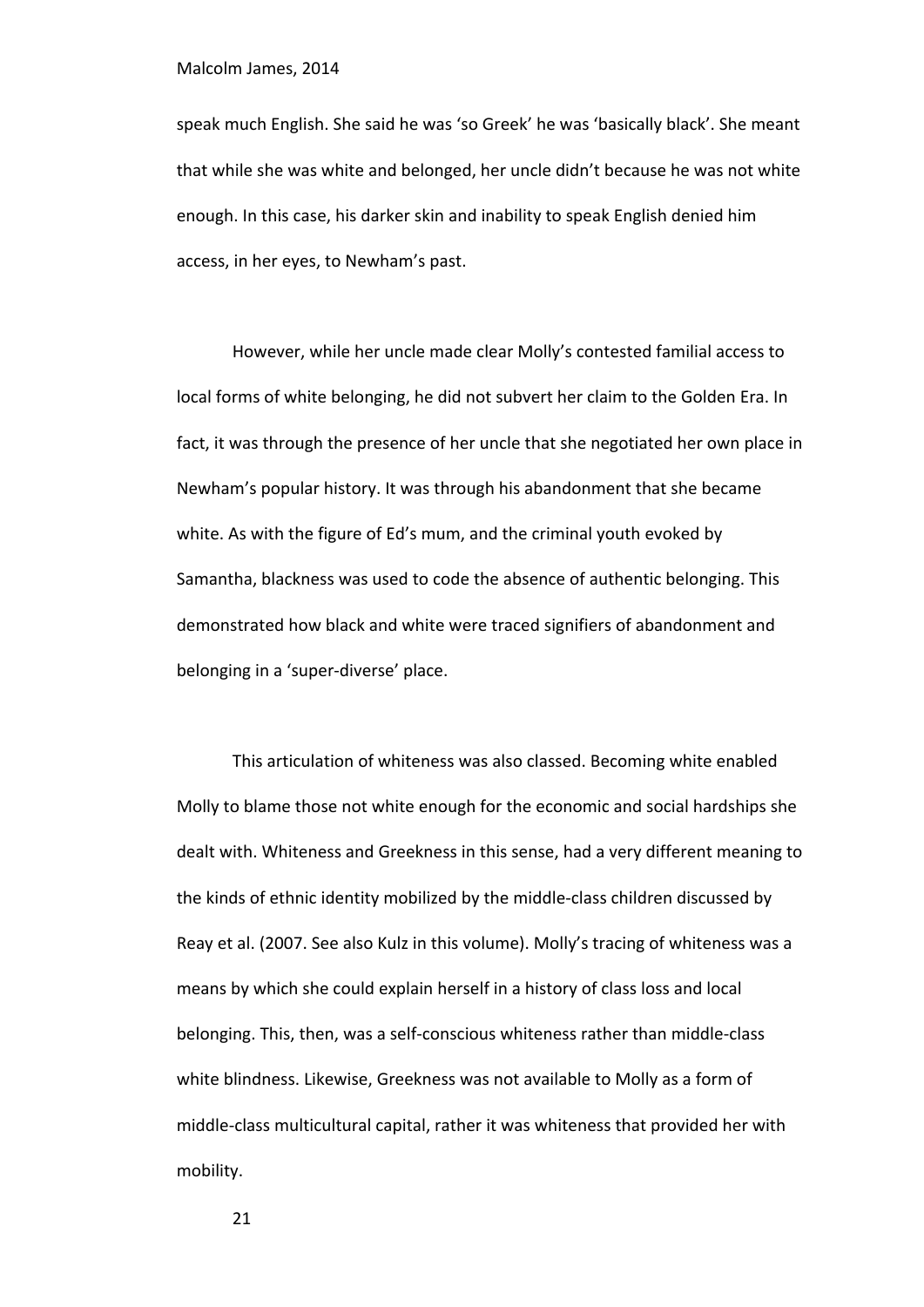Through overlaying structural disadvantage with immigration, and racism with xenophobic exclusion, the young women traced forms of whiteness and loss' that extended from the Golden Era. In this way, through their becoming white bodies they remembered pasts not available to their parents and grandparents. While their parents and grandparents may not have been white enough to access the Golden Era memories of their times, the young women traced a connection to a phantom white past. This form of memory practice made sense of their precariousness in a super-diverse place. It also made sense because, not in spite of, their migrant backgrounds.

## Conclusion

In conclusion, popular fictions of whiteness and loss present a much-reduced account of the collective memory practices of Newham. They forget the great time of Newham and occlude how youth workers and young people with different migratory trajectories and embodied experiences traced whiteness and loss from Newham's fan of history to establish new hierarchies of belonging in a superdiverse place.

The historical and social conjunctures in which these practices occurred were particular. While they were part of a national formation of post-war nostalgia they were also specific to Newham, and to Leeside. They drew attention to the history of migration in the area at the same time as they were predicated on forgetting that same past. They drew attention to the long history of economic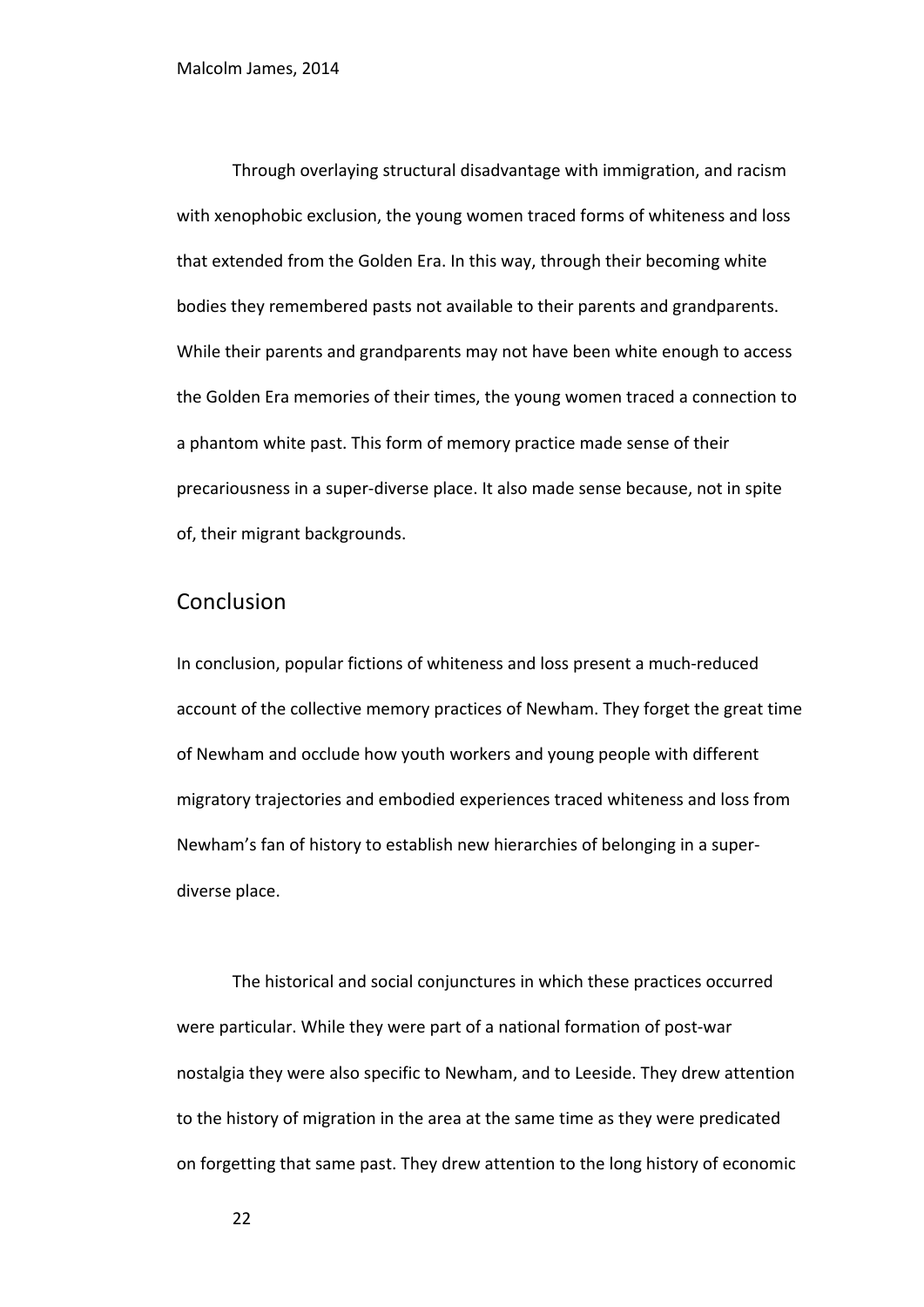stagnation, at the same time that they were predicated on replacing this notion of loss with the figure of the immigrant.

Popular and sociological accounts posit a white *history* of the East End that forgets this dialogic creativity to serve national melancholias. Through ethnographic investigation, it is possible to unpick these reified pasts. Ethnography can uniquely reveal how racialized pasts are made and re-made in contemporary Britain. In this way, moving beyond historical analysis, it can provide a tool for contesting myths of racial belonging and for opening up alternative narratives of post-colonial Britain.

However, this is only a fragment of the work that needs to be done. The plural practices of whiteness and loss covered in this paper are a small part of Newham's great time. As stated in the introduction, Newham has been formed through 150 years of migration and contains much wider memories of home, movement, dispersal, collaboration and exclusion. Likewise, memory is only one relational strand among many. Certainly, it cannot be considered aside from forms of marginalisation, multiculture and politics alluded to in this text. This paper, then, represents only the start. It represents the beginning of an ethnographic unfolding of racial hierarchy in a super-diverse place.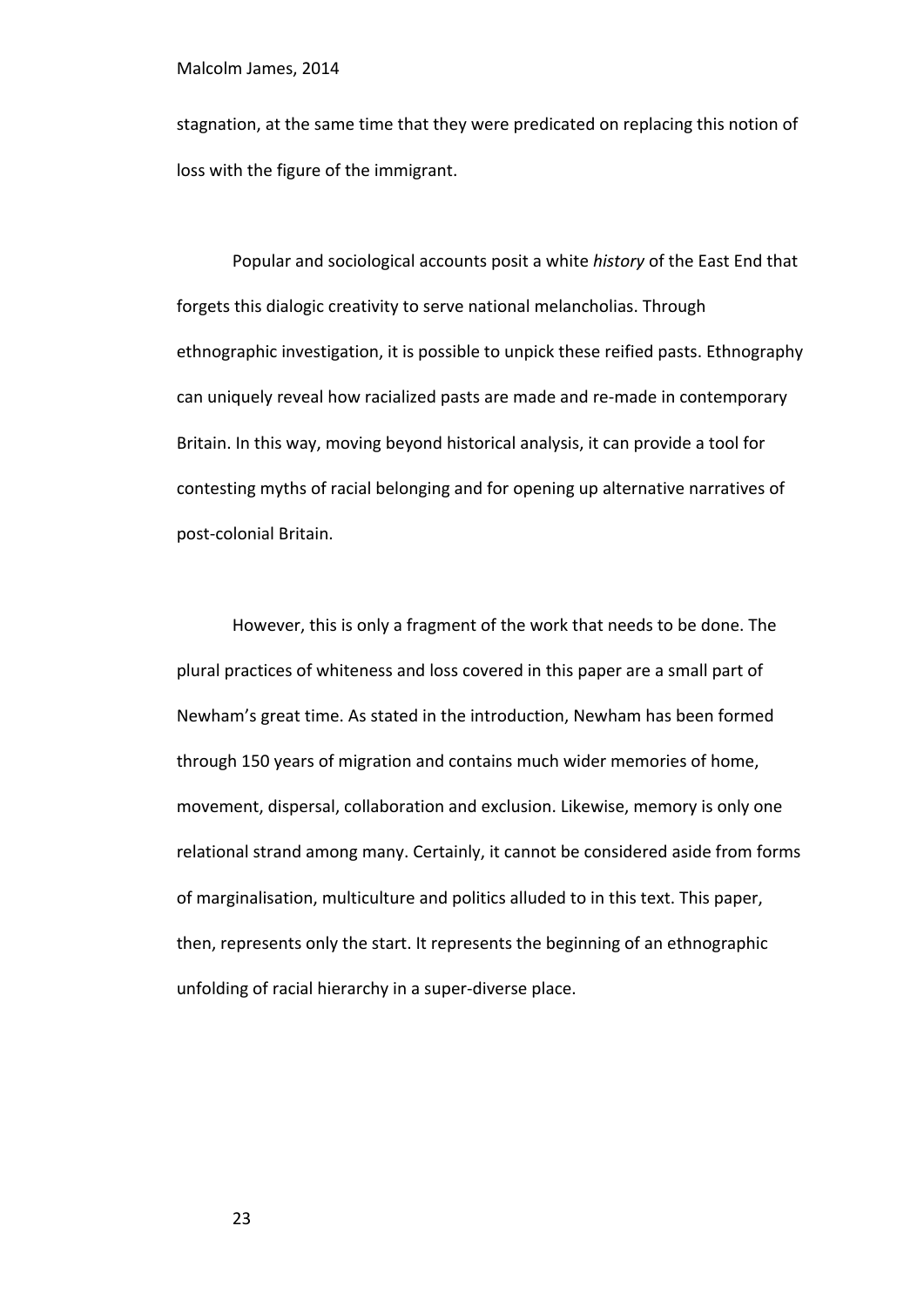## References

ALEXANDER, CLAIRE 2011 'Making Bengali Brick Lane: claiming and contesting space in East London', *British Journal of Sociology*, vol. 62, no. 2, pp. 201-220.

BAKHTIN, MIKHAIL. M. 1986 'Toward a methodology of the human sciences', in Bakhtin, M. M., Emerson, Caryl & Holquist, Michael (eds) Speech *genres and other late essays.* Austin: University of Texas Press, pp. 157-170.

BBC 2008 'White season.' http://www.bbc.co.uk/white/, Accessed 1st April 2009

BELL, GEOFFREY 2002 The other Eastenders: Kamal Chunchie and West *Ham's early black community*. Stratford, London: Eastside Community Heritage.

BELL, GEOFFREY & GARFIELD, JUDITH 2002 Green Street lives. Stratford: Eastside Community Heritage.

BENJAMIN, WALTER 1968 'Thesis on the philosophy of history', in Benjamin, Walter (ed) *Illuminations*. New York: Schocken Books, pp. 253-264.

BENJAMIN, WALTER 1978 'A Berlin Chronicle', in Benjamin, Walter (ed) *Reflections: essays, aphorisms, autobiographical writing. New York: Schocken* Books, pp. 3-60.

BENNETT, TONY 2005 'Stored virtue: memory, the body and the evolutionary'museum','in'Radstone,'Susannah'&'Hodgkin,'Katharine'(eds)'*Memory\* cultures: memory, subjectivity, and recognition.* New Brunswick, N.J: Transaction Publishers, pp. 40-54.

BILLIG, MICHAEL 1995 Banal nationalism. London: SAGE.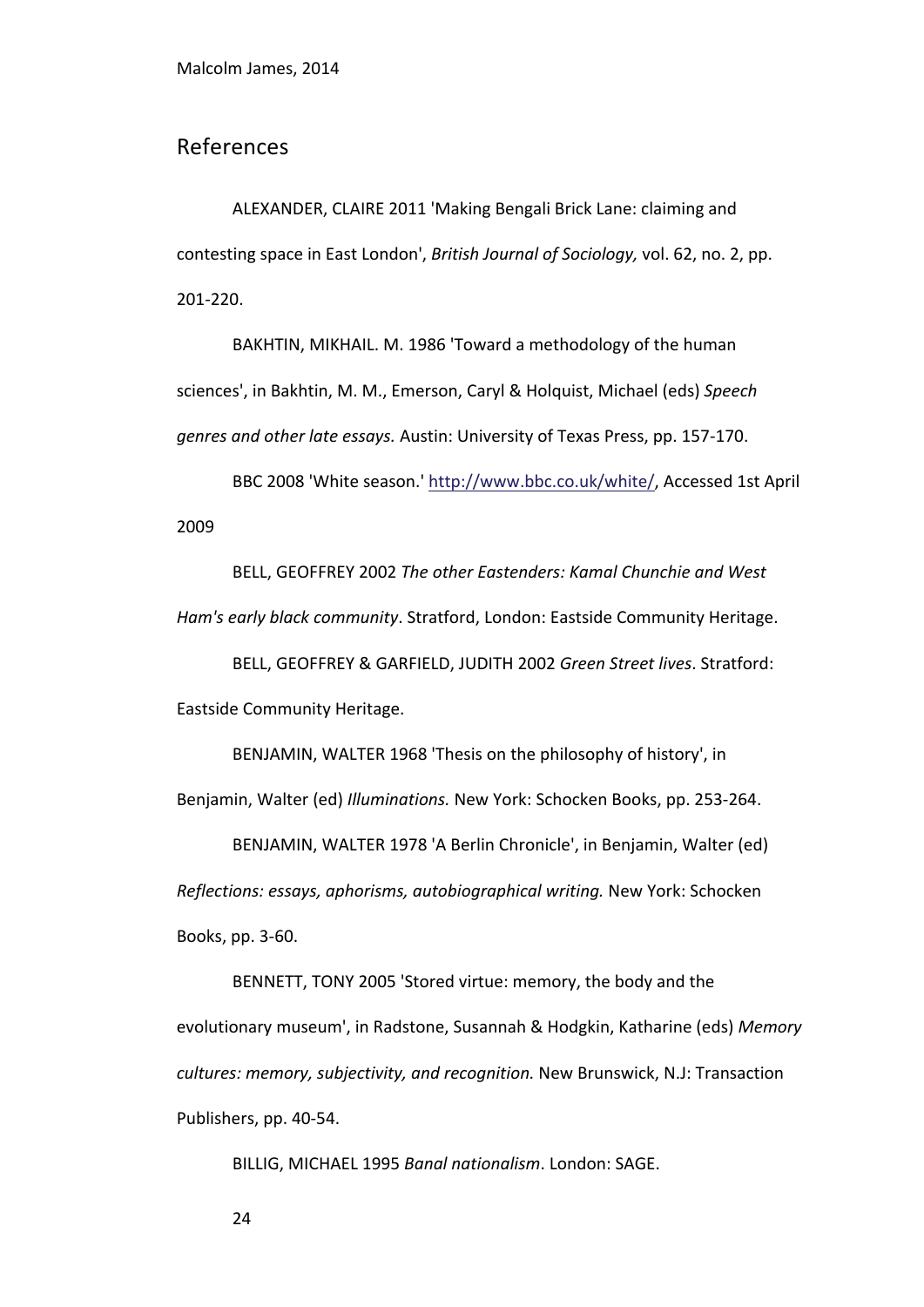BLOCH, ALICE 2002 *The migration and settlement of refugees in Britain*. Basingstoke: Palgrave Macmillan.

BOYM, SVETLANA 2001 The future of nostalgia. New York: Basic Books.

BRAH, AVTAR 1996 Cartographies of diaspora: contesting identities.

London: Routledge.

CAMPAIGN AGAINST RACISM AND FASCISM & NEWHAM MONITORING

PROJECT 1991 Newham: the forging of a black community. London: IRR.

DENCH, GEOFF, GAVRON, KATE & YOUNG, MICHAEL DUNLOP 2006 The *new East End: kinship, race and conflict*. London: Profile.

DICKENS, CHARLES 1857 'Londoners over the border', *Household Words,* vol. 16, no. 390, pp. 241-244.

FARRAR, MAX 2008 'Analysing London's 'New East End' - How can social science make a difference', vol. 13, no. 5,

http://www.socresonline.org.uk/13/5/7.html.'

FOSTER, JANET 1999 Docklands: cultures in conflict, worlds in collision.

London: UCL Press.

GARNER, STEVE 2010 'The entitled nation: how people make themselves white in contemporary England', *Sens Public*, http://www.sens-

public.org/spip.php?article729.'

GESCHIERE, PETER 2009 *The perils of belonging: autochthony, citizenship,* 

and exclusion in Africa and Europe. Chicago: University of Chicago Press.

GILROY, PAUL 2004 *After empire: melancholia or convivial culture?* London: Routledge.

GUDGE, PATRICIA 2009 Memoirs of an East End girl. Twickenham: Athena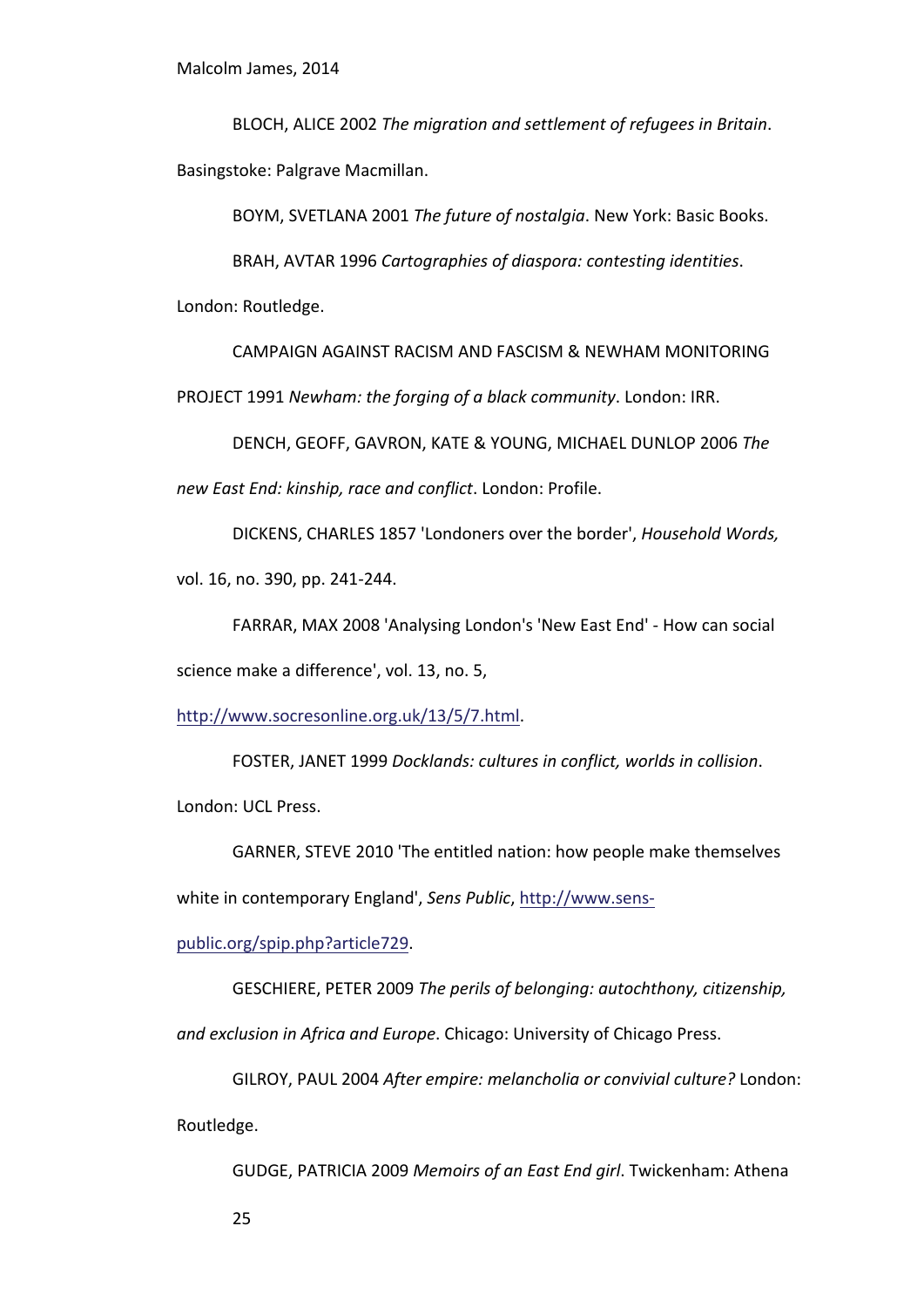Press.

HAGE, GHASSAN 1998 White nation: fantasies of white supremacy in a multicultural society. Annandale, N.S.W.: Pluto Press

HALBWACHS, MAURICE 1992 On collective memory. Chicago: University of Chicago Press.

HECTOR, JOHN 2010 *Poplar memories: life in the East End.* Stroud: Sutton Publishing.

HILL, STEPHEN 1976 The dockers: class and tradition in London. London: Heinemann'Educational.

HMSO 1931 'Census of England and Wales': HMSO. Available from: http://www.histpop.org. Accessed March 8th 2011.

HOBBS, DICK 1988 Doing the business: entrepreneurship, the working class and detectives in the East End of London. Oxford: Clarendon Press.

HOBBS, DICK 2006 'East ending: dissociation, de-industrialization, and David Downes', in Newburn, Tim & Rock, Paul Elliott (eds) The politics of crime *control: essays in honour of David Downes. Oxford: Oxford University Press, pp.* 117-146.

HUMPHRIES, STEPHEN 1981 Hooligans or rebels? An oral history of working-class childhood and youth 1889-1939. Oxford: Blackwell.

JACOBSON, MATTHEW FRYE 1998 Whiteness of a different color: European *immigrants and the alchemy of race*. London: Harvard University Press.

LBN 2006 'The shape of Newham': London Borough of Newham. Available from:

http://www.newham.gov.uk/EducationAndLearning/CouncilStrategy/ChildrenAnd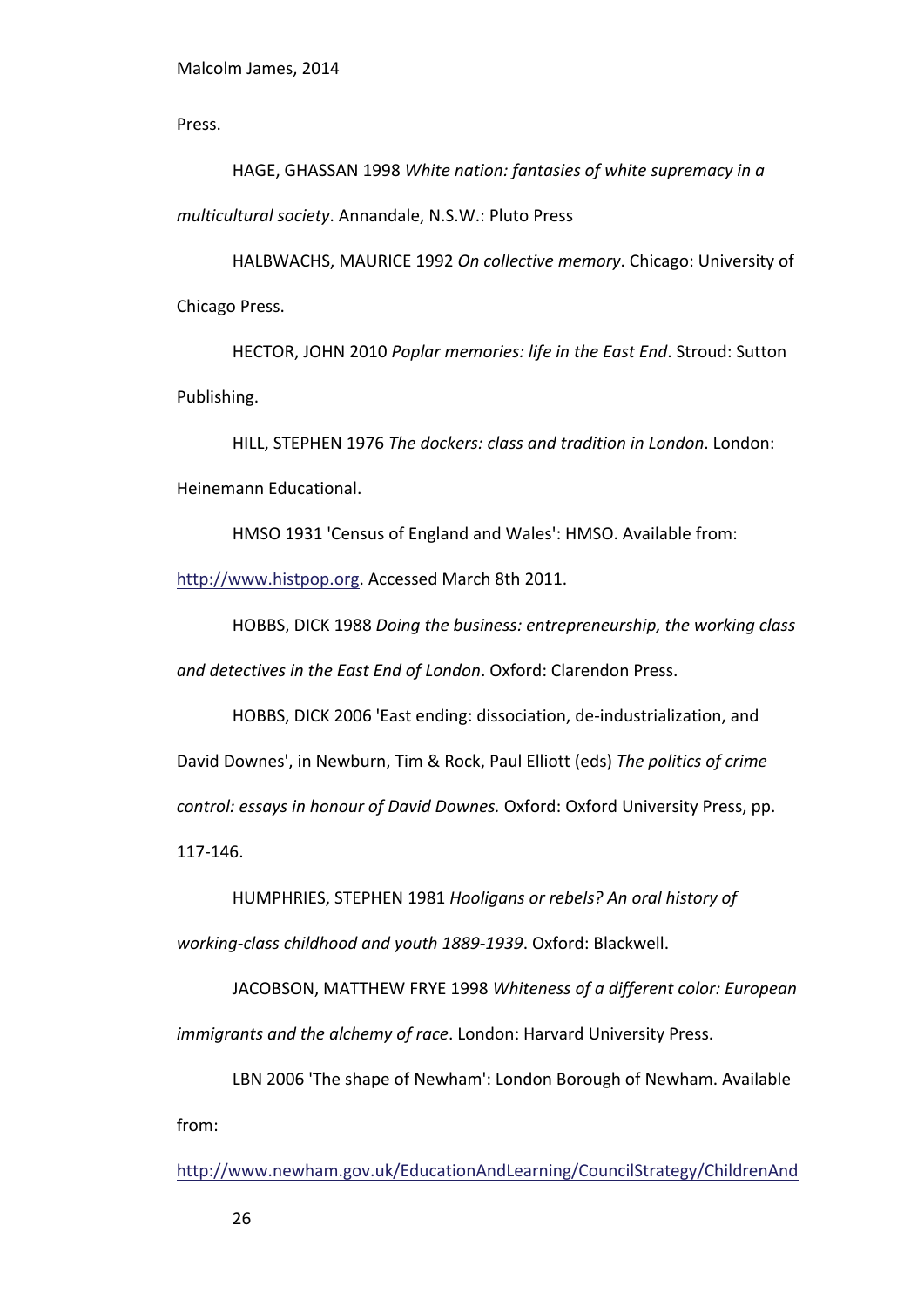YoungPeoplesPlan/heShapeofNewham.htm. Accessed 11th May 2011.

LBN 2010a 'Census data.'

http://www.newham.info/research/censusdata\_borough.htm, Accessed 1st March'2011

LBN 2010b 'Economic development strategy 2010 to 2027': London Borough of Newham. Available from:

www.newham.gov.uk/.../NewhamEconomicDevelopmentStrategy2010.pdf.'

Accessed May 11th 2011.

MCGRATH, MELANIE 2002 Silvertown: an East End family memoir. London: Fourth Estate.

MEDAK, PETER 1990 'The Krays'. UK: J. Arthur Rank Film Distributors.

MUMFORD, KATHARINE & POWER, ANNE 2003 *East Enders: family and* 

*community in East London*. Bristol: Policy.

NAYAK, ANOOP 2003 Race, place and globalization: youth cultures in a

*changing world.* Oxford: Berg.

O'NEILL, GILDA 1999 My East End: a history of cockney London. London: Viking.

ONS 1981 'Census.' https://www.nomisweb.co.uk/, Accessed 4th April

2012

ONS 2001 'Area: Newham (Local Authority) - resident population estimates by ethnic group (percentages).' http://neighbourhood.statistics.gov.uk Accessed 11th May 2011

REAY, DIANE, et al. 2007 "A darker shade of pale?' Whiteness, the middle classes and multi-ethnic inner city schooling', *Sociology*, vol. 41, no. 6, pp. 1041-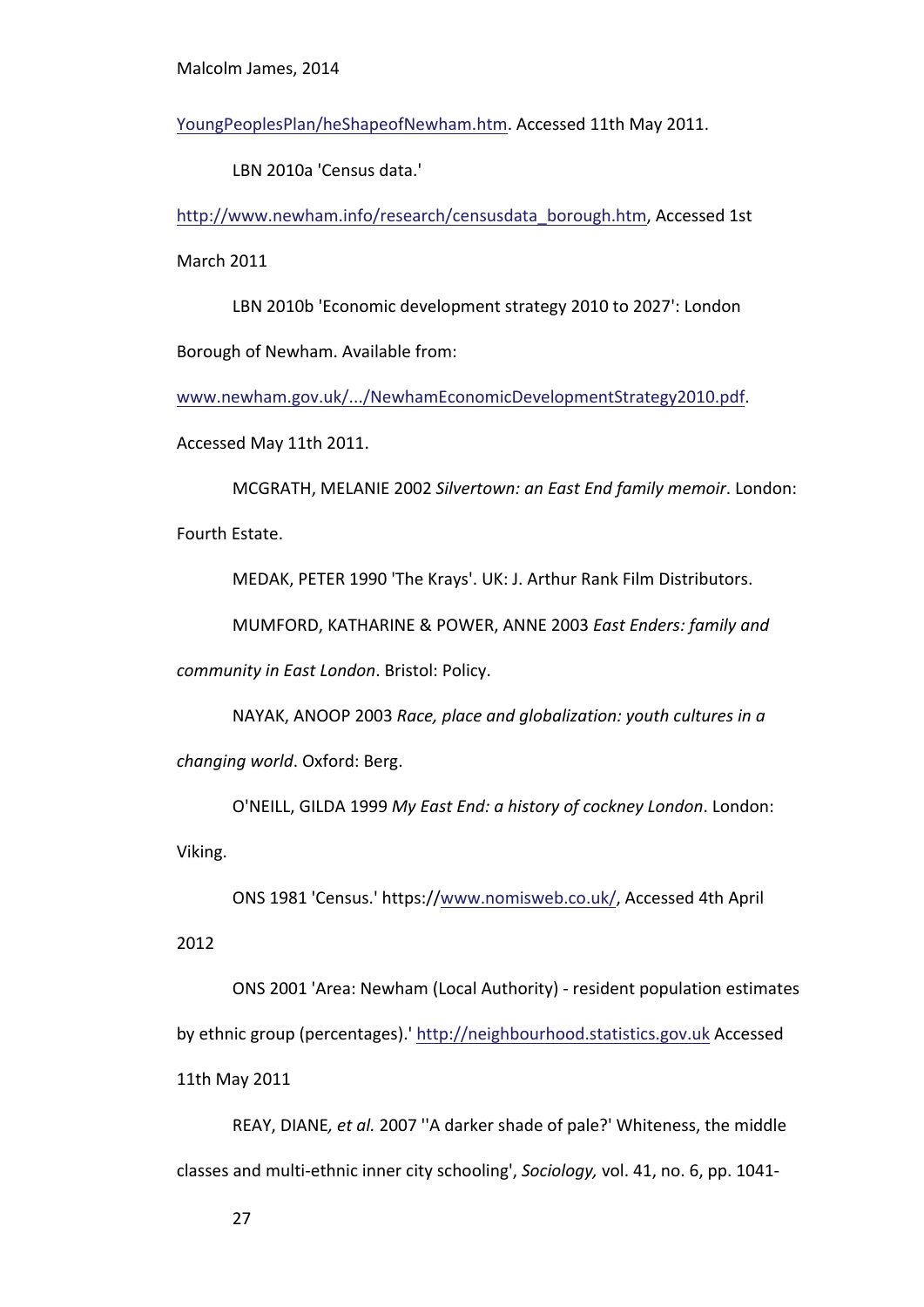1060.

RICŒUR, PAUL 2004 Memory, history, forgetting. Chicago, Ill.: University of Chicago Press.

RITCHIE, GUY 1998 'Lock, Stock and Two Smoking Barrels'. UK: PolyGram Filmed'Entertainment.

ROEDIGER, DAVID R. 2007 The wages of whiteness: race and the making of *the\*American\*working\*class,\**Revised'and'expanded'edition.'ed.'London:'Verso.

ROGALY, BEN 2011 "Indigenous' transnationalism: life geographies of the 'white working class", ISET Working Paper, no. 21,

http://www.londonmet.ac.uk/londonmet/fms/MRSite/Research/iset/Working%20

Paper%20Series/WP%2021%20B%20Rogaly.pdf.'

ROGALY, BEN & TAYLOR, BECKY 2009 Moving histories of class and

*community: identity, place and belonging in contemporary England. Basingstoke*;

New York: Palgrave Macmillan.

SADLER, JOHN 1991 'A champion of London's Dockland', *Contemporary Review, vol.* 258, no. 1503, pp. 208-210.

TONKISS, FRAN 2006 Space, the city and social theory: social relations and *urban forms.* Cambridge: Polity.

VERTOVEC, STEVEN 2006 'The emergence of super diversity in Britain', http://www.compas.ox.ac.uk/publications/papers/Steven%20Vertovec%20WP062 5.pdf

VISRAM, ROZINA 1986 Ayahs, lascars and princes: Indians in Britain 1700-1947. London: Pluto.

VISRAM, ROZINA 2001 Asians in Britain: 400 years of history. London: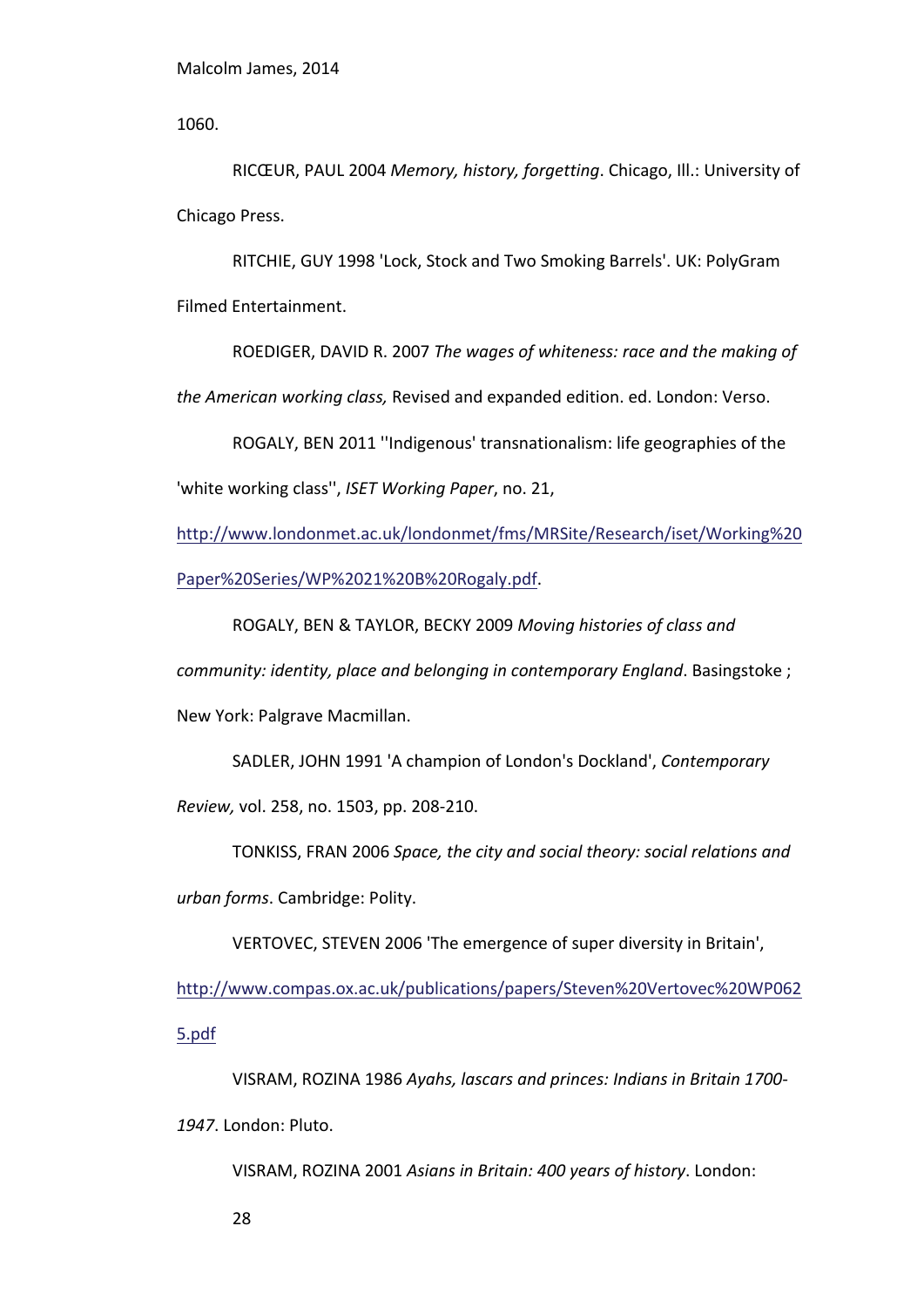Pluto.

VISRAM, ROZINA 2010 'Kamal A. Chunchie of the coloured men's institute: the man and the legend', *Immigrants & Minorities*, vol. 18, no. 1, pp. 29-48.

WARE, VRON 2008 'Towards and sociology of resentment: a debate on class and whiteness', *Sociological Research Online*, vol. 13, no. 5,

http://www.socresonline.org.uk/13/5/9.html.'

WEMYSS, GEORGIE 2008 'White memories, white belonging: competing colonial anniversaries in 'postcolonial' East London', Sociological Research Online, vol. 13, no. 5, http://www.socresonline.org.uk/13/5/8.html.

WEMYSS, GEORGIE 2009 *The invisible empire: white discourse, tolerance* and belonging. Farnham: Ashgate.

WILLIAMS, RAYMOND 1973 The country and the city. London: Hogarth.

WORBOYES,'SALLY'2007'*East\*End\*girl:\*growing\*up\*the hard\*way*.'London:'

Hodder.

YOUNG, MICHAEL DUNLOP & WILLMOTT, PETER 1957 Family and kinship in *East London*. Berkeley: University of California Press.

YUVAL-DAVIS, NIRA 2012 'An autochthonic scent of memory?', *Feminist* 

*Review*, no. 100, pp. 154-160.

 $1$  Names of all vouth clubs and people have been changed.

<sup>&</sup>lt;sup>2</sup> See Campaign Against Racism and Fascism & Newham Monitoring Project (1991) for discussion of street racism, structural discrimination in eductaion and employment, and organised fascism in Newham during this period.